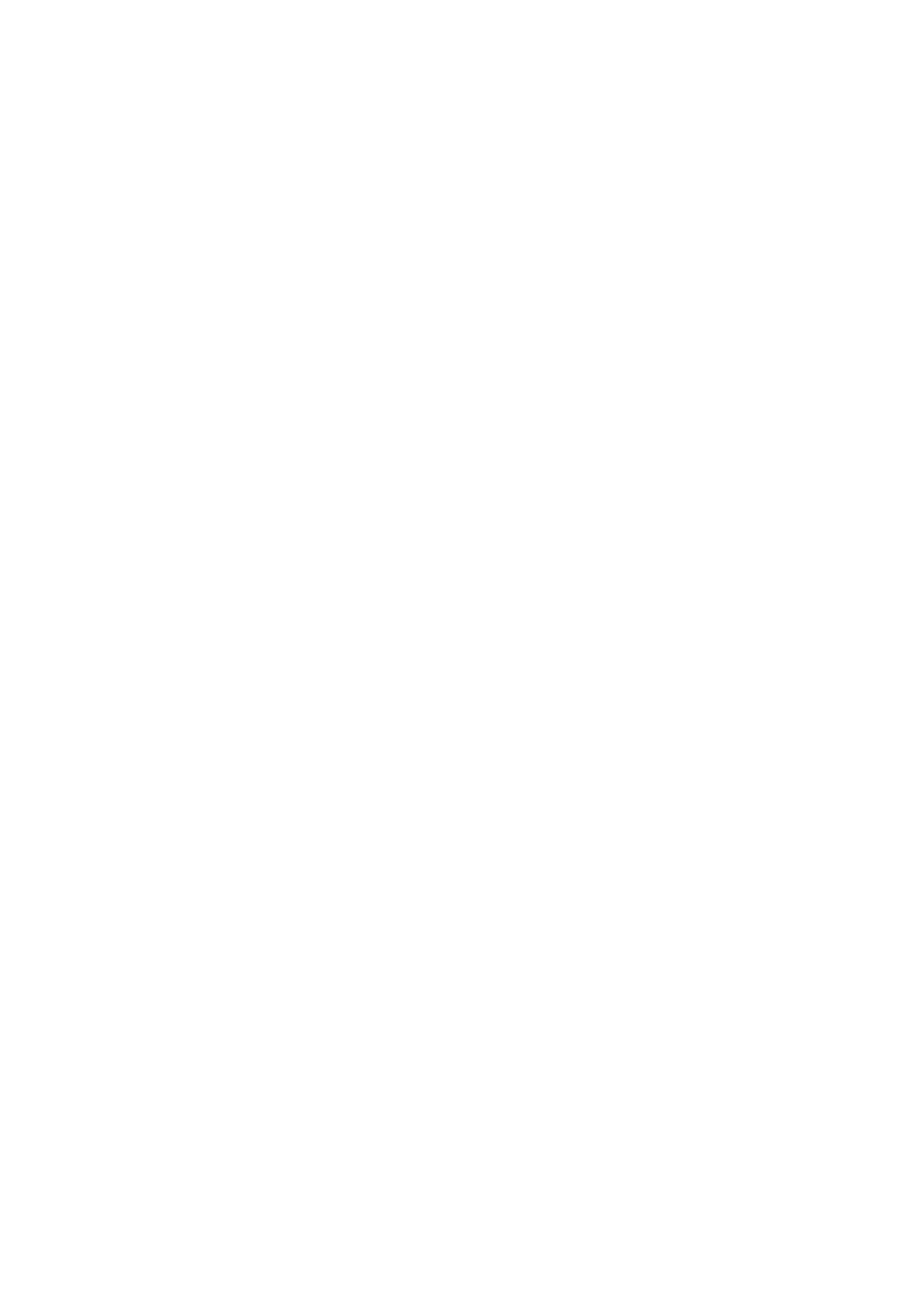# **INTRODUCTION**

This manual contains installation, operation and maintenance instructions for the DEFENDER 3000 Series Drum Scale.

# **SAFETY PRECAUTIONS**



CAUTION: Read all safety warnings before installing, making connections, or servicing this equipment. Failure to comply with these warnings could result in personal injury and/or property damage. Retain all instructions for future reference.

- Verify that the AC adapter's input voltage range and plug type are compatible with the local AC mains power supply.
- Make sure that the power cord does not pose a potential obstacle or tripping hazard.
- Do not position the equipment such that it is difficult to reach the power connection.
- Operate the equipment only under ambient conditions specified in these instructions.
- Do not operate the equipment in wet, hazardous or unstable environments.
- The foundation at the installation site must be capable of safely supporting the weight of the Drum Scale plus the weight of the maximum load.
- Ensure that vibrations due to machinery near the installation site are kept to a minimum.
- Disconnect the equipment from the power supply when cleaning.
- Use only approved accessories and peripherals.
- Service should only be performed by authorized personnel.

## **Intended Use**

Use the equipment exclusively for weighing, as described in these operating instructions. Any other type of use and operation beyond the limits of technical specifications, without written consent from OHAUS, is considered as not intended. This instrument complies with current industry standards and the recognized safety regulations; however, it can constitute a hazard in use. If the instrument is not used according to these operating instructions, the intended protection provided by the instrument may be impaired.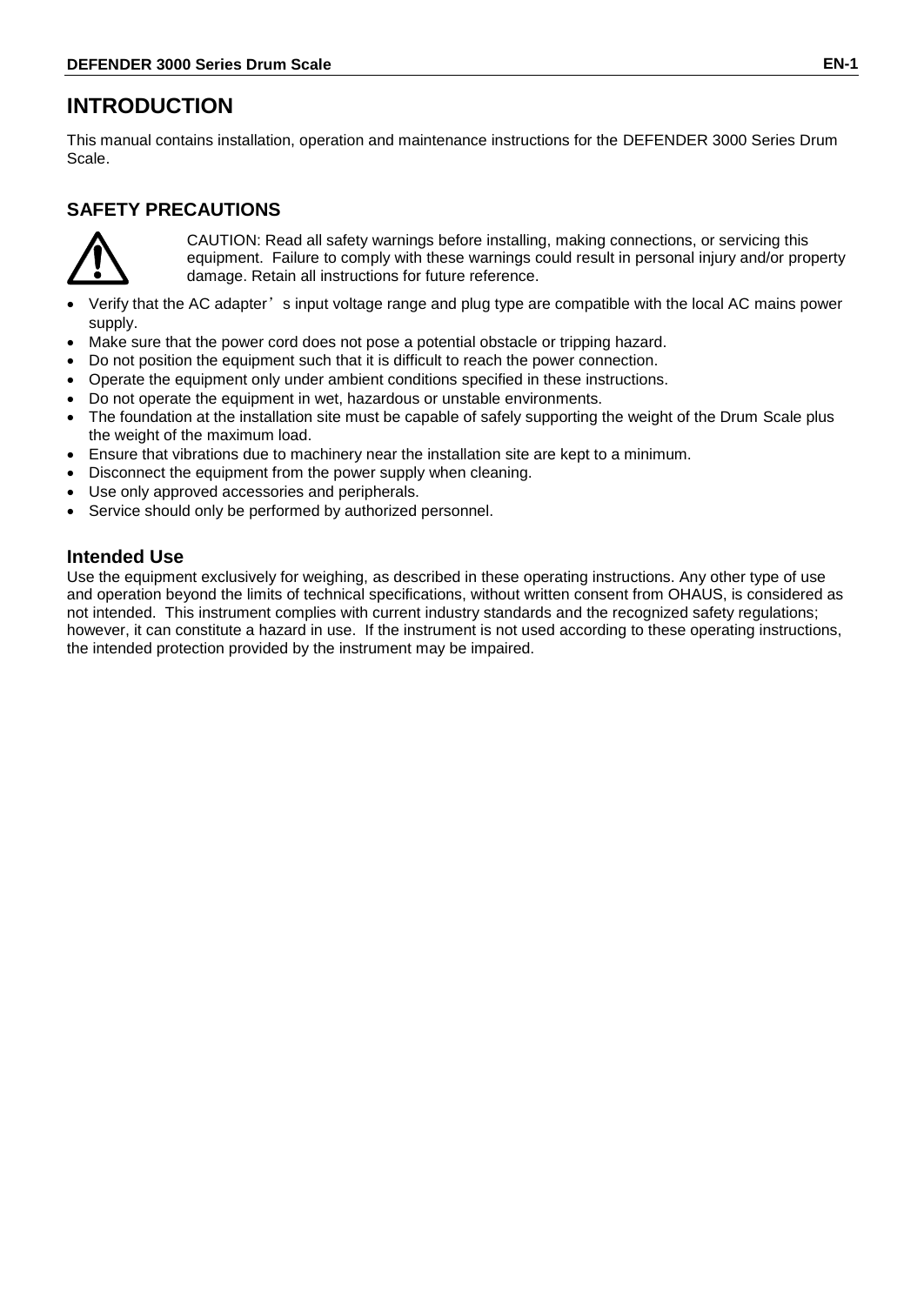# **INSTALLATION**



**THE DRUM SCALE BASE IS HEAVY -- PLEASE MOVE THE DRUM SCALE CAREFULLY!**

# **Unpacking**

- 1.Remove the outer packaging materials from the Drum Scale.
- 2.Lift it up to vertical by handles.
- 3.Move it into the required position on its wheels.



Figure 2.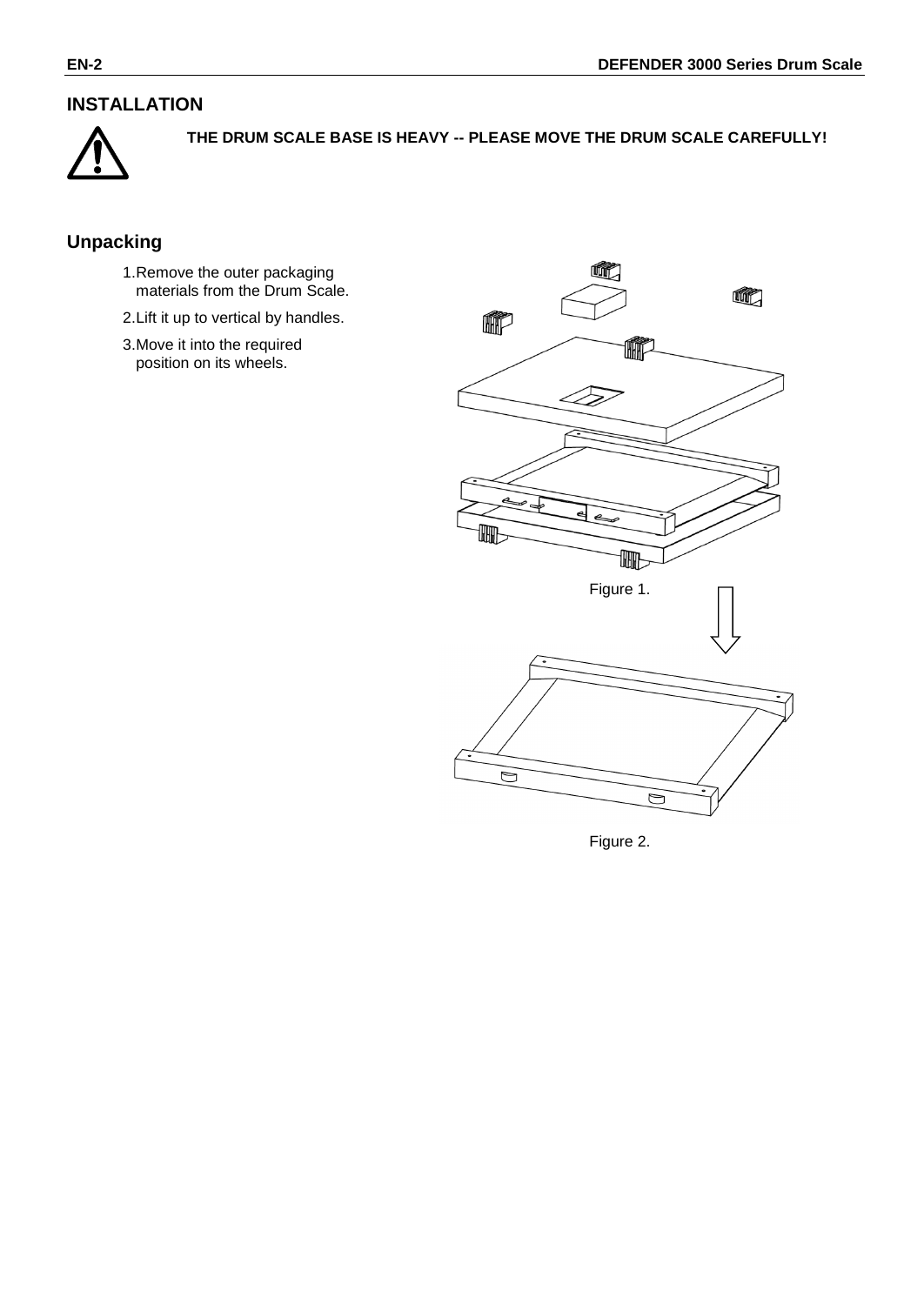### **Positioning**

Ensure the surface is flat in the area where the scale will be positioned, especially in the region of the load cell feet. Small differences in height can be compensated by adjusting the load cell feet.

- 1. The Indicator is included with the Drum Scale. Ensure that it is kept with the Drum Scale during positioning and protected along with the attached connecting cable.
- 2. Lower the scale base carefully onto to the floor in the final work area.
- 3. Check that the Drum Scale is level; check that the 4 feet are in contact with the ground; make adjustments by rotating the nuts on the load cell feet or rotating the foot bolt head with slot with a screwdriver from the top (see the figure below). Use an external level.
- 4. Ensure that the Drum Scale's cables do not become trapped or crushed during lifting or positioning.



### **Connecting an Indicator**

Align the tab on the inside of the loadcell connector socket on the indicator to the slot on the loadcell cable connector end. Insert the cable connector end into the indicator as shown below and then fasten it by rotating the locking collar.



**Caution:** Pay attention on PINs when connect to the indicator, otherwise connector may be broken**.** Ensure that the cable is protected against possible damage when routed to the indicator.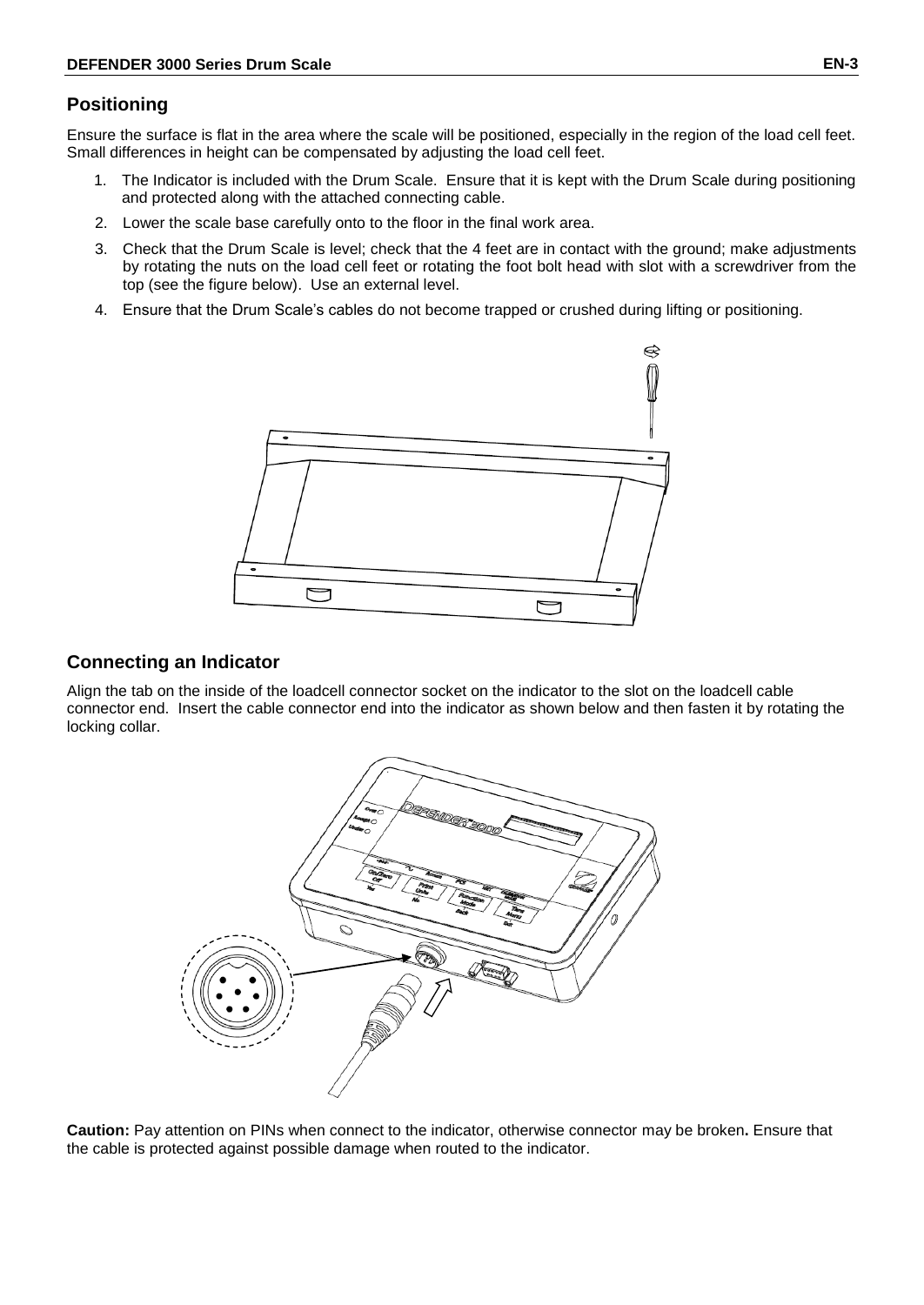# **OPERATION**

For setup, calibration and proper operation, refer to the instruction manual supplied with the indicator. Refer to the specifications section of the Drum Scale for capacity and readability information.



For continued best operating performance:

- Avoid falling loads, shocks and hard lateral impacts
- When weighing, all items should be centrally located on the Drum Scale and not over hanging the sides or the ramps.
- Verify the calibration of the Drum Scale system at regular intervals.

## **Operating Limits**

Although the Drum Scales have extremely rugged construction, certain load limits must not be exceeded. Depending on the type of loading, the maximum safe static load, i.e. the maximum permissible loading, is shown in Table 2.

| <b>Model</b>        | Maximum Central Load 1<br>(80% Surface Area) | Maximum side Load 2<br>(30% Surface Area) | One Side corner load 3<br>(10% Surface Area) |  |
|---------------------|----------------------------------------------|-------------------------------------------|----------------------------------------------|--|
| DFD32M500ES         | 825lb / 375 kg                               | 660lb / 300 kg                            | 440lb / 200 kg                               |  |
| <b>DFD32M1000ES</b> | 1650lb / 750 kg                              | 990lb / 300 kg                            | 660lb / 300 kg                               |  |
| DFD32M2500ES        | 4125lb / 1870 kg                             | 1650lb / 750 kg                           | 1100lb / 500 kg                              |  |
| DFD32M1000ER        | 1650lb / 750 kg                              | 990lb / 300 kg                            | 660lb / 300 kg                               |  |
| DFD32M2500ER        | 4125lb / 1870kg                              | 1650lb / 750 kg                           | 1100lb / 500 kg                              |  |

#### **TABLE 2. MAX ADMISSIBLE LOADING**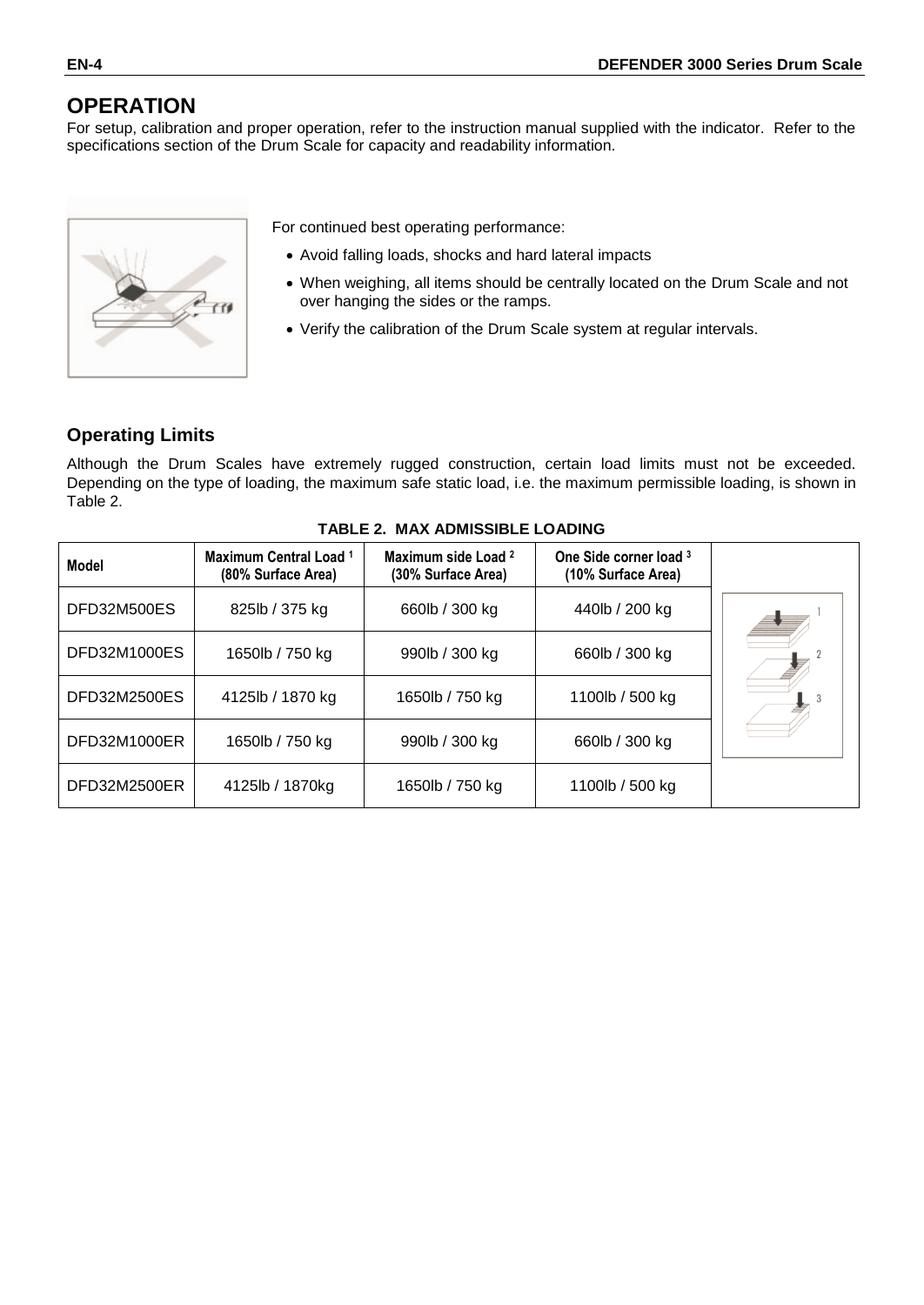# **MAINTENANCE**

### **Daily Checks**

- Check that the rocker feet are properly seated in the holes of each load cell.
- Check that the 4 feet are in contact with ground.
- Check that the scale is free from debris, especially under the edges of the scale.
- Check that there is no damage to the connecting cable.

## **Cleaning**



## **Risk of Electrical Shock**

**Disconnect the power source before cleaning the scale with any liquids.**

Maintenance of the Drum Scale is limited to regular cleaning.



– Wipe surfaces with a damp cloth.

- Use only common mild cleaning agents.
- Never use water spray or high pressure cleaners.
- Keep the air gap at the bottom of the Drum Scale free of debris.

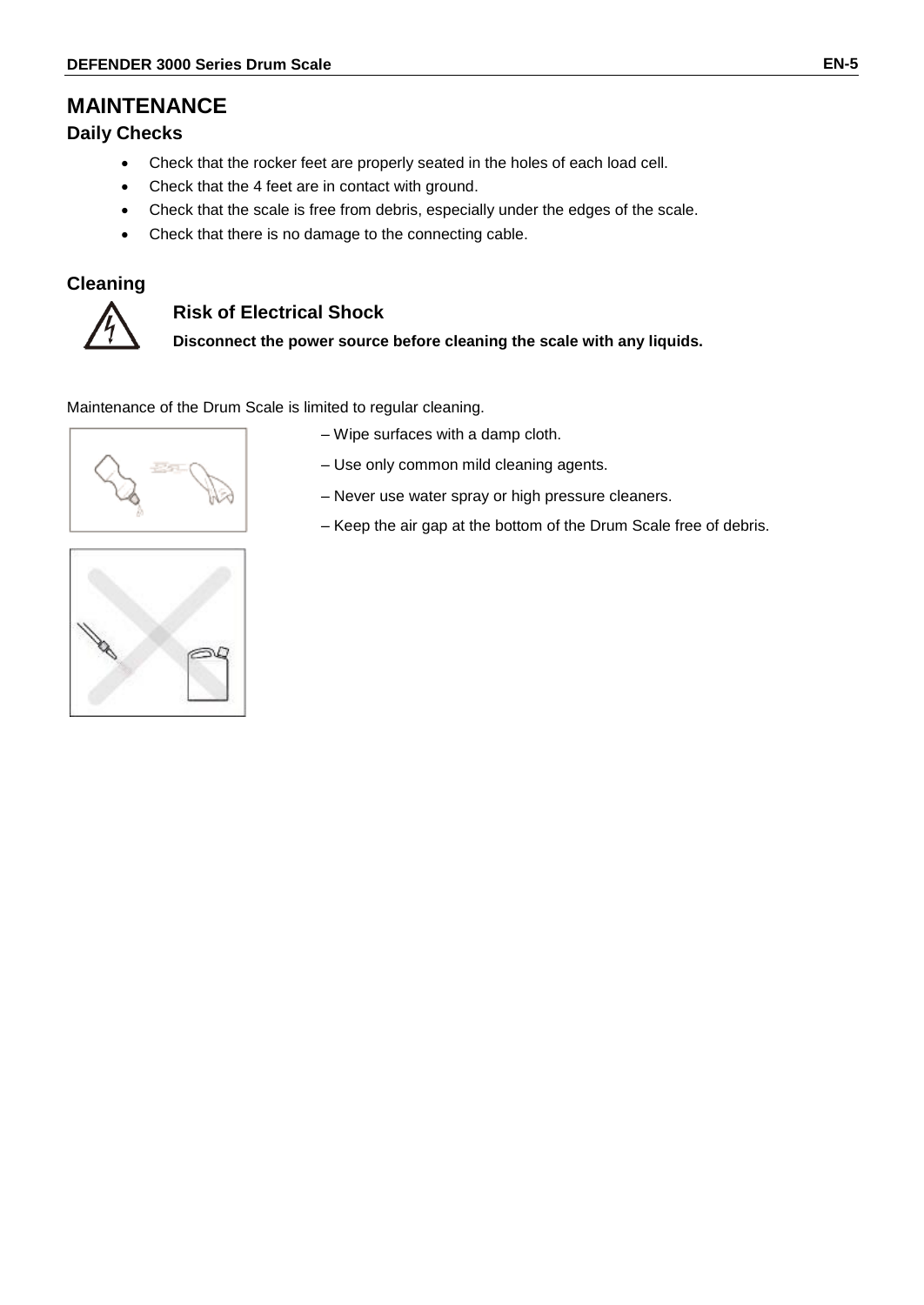# **TECHNICAL DATA**

The technical data is valid under the following conditions:

- Pollution degree 2
- Installation category II
- Altitude 4000m
- Humidity: Maximum 80% for temperatures up to 31°C decreasing linearly to 50% at 40°C; non-condensing
- Electrical supply: 9-12VDC 500mA
- Indoor use only
- Temperature range: -10°C to 40°C
- The mains supply voltage fluctuations are not to exceed  $\pm$  10 % of the nominal supply voltage

## **Specifications**

#### **TABLE 3. DRUM SCALE SPECIFICATIONS**

| Model                                                           | DFD32M500ES                                                                            | DFD32M1000ES                                                              | DFD32M2500ES                                              | DFD32M1000ER                                                                     | DFD32M2500ER                                                              |  |
|-----------------------------------------------------------------|----------------------------------------------------------------------------------------|---------------------------------------------------------------------------|-----------------------------------------------------------|----------------------------------------------------------------------------------|---------------------------------------------------------------------------|--|
| Capacity x Readability                                          | 500 lb $\times$ 0.1 lb /<br>250 kg × 0.05 kg                                           | 1.000 lb $\times$ 0.2 lb /<br>500 kg $\times$ 0.1 kg                      | 2.500 lb $\times$ 0.5 lb /<br>1,250 kg × 0.2 kg           | 1.000 lb $\times$ 0.2 lb /<br>500 kg $\times$ 0.1 kg                             | 2.500 lb × 0.5 lb /<br>1,250 kg × 0.2 kg                                  |  |
| <b>Platform Dimensions</b>                                      | 30 x 30 in. / 762 x 762 mm<br>36 x 36 in. / 914 x 914 mm                               |                                                                           |                                                           |                                                                                  |                                                                           |  |
| <b>Deck Material</b>                                            |                                                                                        |                                                                           | Painted Carbon Steel, treaded surface, fixed top plate    |                                                                                  |                                                                           |  |
| Feet                                                            |                                                                                        |                                                                           |                                                           | 4 x swivel design, screw-in, carbon steel with rubber bottom cap, top adjustable |                                                                           |  |
| Maximum Central Load                                            |                                                                                        |                                                                           | 100% of maximum capacity                                  |                                                                                  |                                                                           |  |
| Load Cell                                                       |                                                                                        |                                                                           | 4 x IP67 nickel plated alloy steel load cells, shear beam |                                                                                  |                                                                           |  |
| <b>Junction Box</b>                                             |                                                                                        |                                                                           | IP65, Die-cast Aluminum, with 6m(20') indicator cable     |                                                                                  |                                                                           |  |
| <b>Operating Temperature</b>                                    |                                                                                        |                                                                           | 14 °F to 104 °F / -10 °C to 40 °C                         |                                                                                  |                                                                           |  |
| Indicator                                                       |                                                                                        |                                                                           | T32M, ABS plastic face plate, painted metal rear housing  |                                                                                  |                                                                           |  |
| <b>Weighing Units</b>                                           |                                                                                        | lb, kg                                                                    |                                                           |                                                                                  |                                                                           |  |
| Modes                                                           | Weighing, Parts Counting, Dynamic Weighing, Display Hold, Check Weighing, Accumulation |                                                                           |                                                           |                                                                                  |                                                                           |  |
| Display                                                         | 6-digit, 7-segment LCD, 25mm digit height, high-contrast white LED backlight           |                                                                           |                                                           |                                                                                  |                                                                           |  |
| Keypad                                                          | 4 function mechanical switches, raised tactile keys                                    |                                                                           |                                                           |                                                                                  |                                                                           |  |
| <b>Stabilization Time</b>                                       | Within 2 seconds                                                                       |                                                                           |                                                           |                                                                                  |                                                                           |  |
| Auto-zero Tracking                                              | Off, 0.5, 1 or 3d                                                                      |                                                                           |                                                           |                                                                                  |                                                                           |  |
| Zeroing Range                                                   |                                                                                        |                                                                           | 2% or 100% of capacity                                    |                                                                                  |                                                                           |  |
| Span Calibration                                                |                                                                                        |                                                                           | 5 lb or kg to 100% of capacity                            |                                                                                  |                                                                           |  |
| Interface                                                       |                                                                                        |                                                                           | RS232, bi-directional                                     |                                                                                  |                                                                           |  |
| Power                                                           |                                                                                        |                                                                           | 9-12 VDC, 0.5A, AC adapter (output)                       |                                                                                  |                                                                           |  |
| <b>Indicator Dimensions</b><br>$(W \times D \times H)$          | 7.8 x 1.8 x 5.2 in. / 198 x 46 x 132 mm                                                |                                                                           |                                                           |                                                                                  |                                                                           |  |
| <b>Scale Shipping</b><br>Dimensions (W $\times$ D $\times$<br>H |                                                                                        | $41.1 \times 40.2 \times 7.9$ in. /<br>$1,044 \times 1,022 \times 200$ mm |                                                           |                                                                                  | $46.9 \times 46.3 \times 7.9$ in. /<br>$1,190 \times 1,175 \times 200$ mm |  |
| Scale Net Weight                                                |                                                                                        | 101 lb / 46 kg                                                            |                                                           |                                                                                  | 126 lb / 57 kg                                                            |  |
| Scale Shipping Weight                                           |                                                                                        | 110 lb / 50 kg                                                            |                                                           |                                                                                  | 135 lb / 61 kg                                                            |  |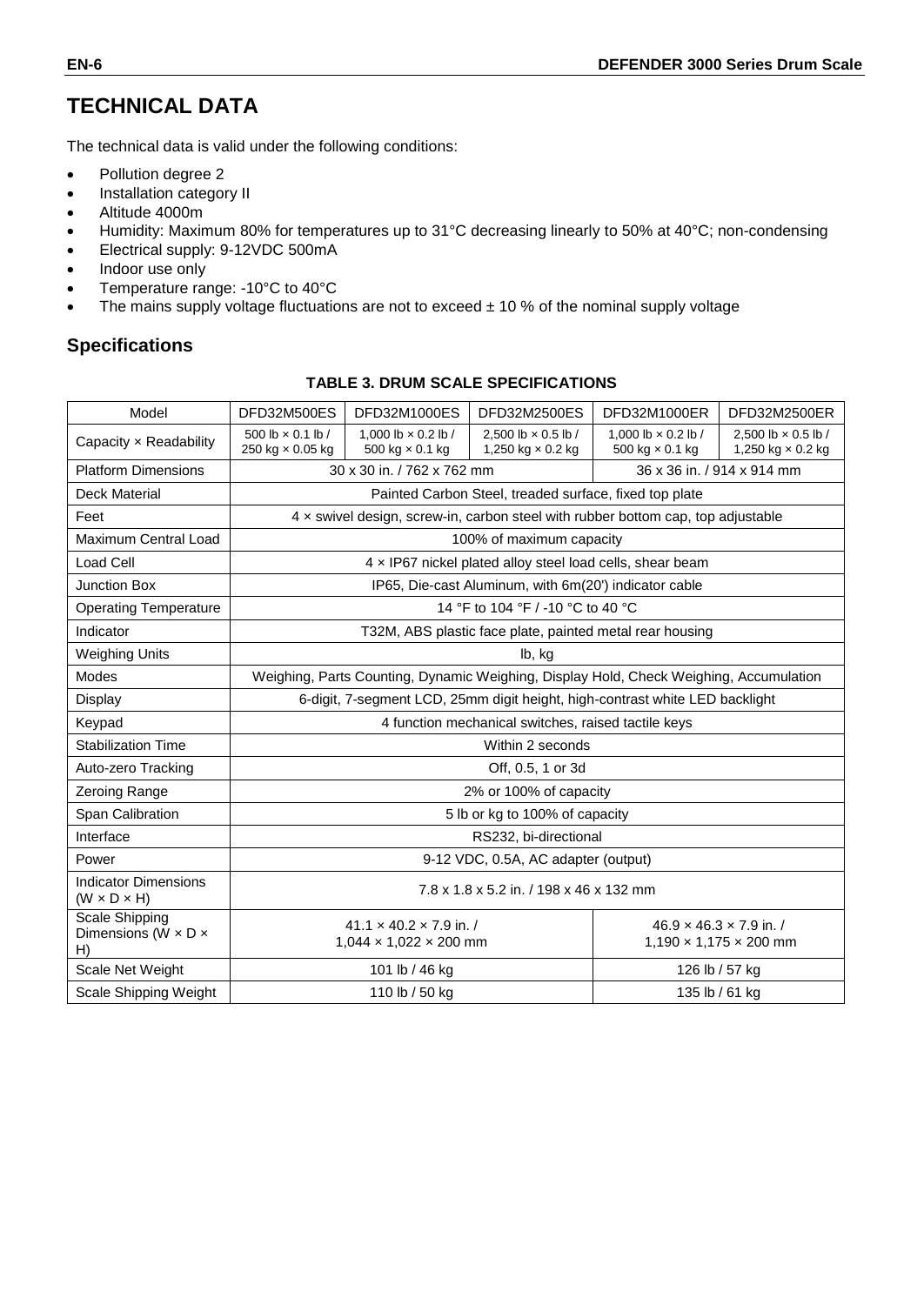# **DRAWINGS**



Figure 2. Drum Scale Dimensions

#### **TABLE 4. DRUM SCALE DIMENSIONS**

|               | DIMENSIONS(in. /mm)  |                            |                     |                      |                    |  |
|---------------|----------------------|----------------------------|---------------------|----------------------|--------------------|--|
| <b>MODELS</b> |                      | <b>DRUM SCALE PLATFORM</b> | <b>FOOT CENTERS</b> |                      |                    |  |
|               | A                    | в                          | С                   | W                    |                    |  |
| DFD32M500ES   | 37.9 in. / 962 mm    | 40.4 in. / 1024 mm         | 4 in. / 100 mm      | 34 in. / 862 mm      | 36 in. / 914.4 mm  |  |
| DFD32M1000ES  | 37.9 in. / 962 mm    | 40.4 in. / 1024 mm         | 4 in. / 100 mm      | 34 in. / 862 mm      | 36 in. / 914.4 mm  |  |
| DFD32M2500ES  | 37.9 in. / 962 mm    | 40.4 in. / 1024 mm         | 4 in. / 100 mm      | 34 in. / 862 mm      | 36 in. / 914.4 mm  |  |
| DFD32M1000ER  | 43.9 in. / 1114.4 mm | 46.1 in. / 1170 mm         | 4 in. / 100 mm      | 41.8 in. / 1060.4 mm | 40 in. / 1014.4 mm |  |
| DFD32M2500ER  | 43.9 in. / 1114.4 mm | 46.1 in. / 1170 mm         | 4 in. / 100 mm      | 41.8 in. / 1060.4 mm | 40 in. / 1014.4 mm |  |

| <b>MODELS</b> | DIMENSIONS(in. /mm) |                   |                  |  |  |  |
|---------------|---------------------|-------------------|------------------|--|--|--|
|               | D                   | Е                 | н                |  |  |  |
| DFD32M500ES   | 30 in. / 762 mm     | 30 in. / 762 mm   | 2 in. / 50 mm    |  |  |  |
| DFD32M1000ES  | 30 in. / 762 mm     | 30 in. / 762 mm   | 2 in. / 50 mm    |  |  |  |
| DFD32M2500ES  | 30 in. / 762 mm     | 30 in. / 762 mm   | 2 in. / 50 mm    |  |  |  |
| DFD32M1000ER  | 36 in. / 914.4 mm   | 36 in. / 914.4 mm | 2 in. / 50 mm    |  |  |  |
| DFD32M2500ER  | 36 in. / 914.4 mm   | 36 in. / 914.4 mm | $2$ in. $/50$ mm |  |  |  |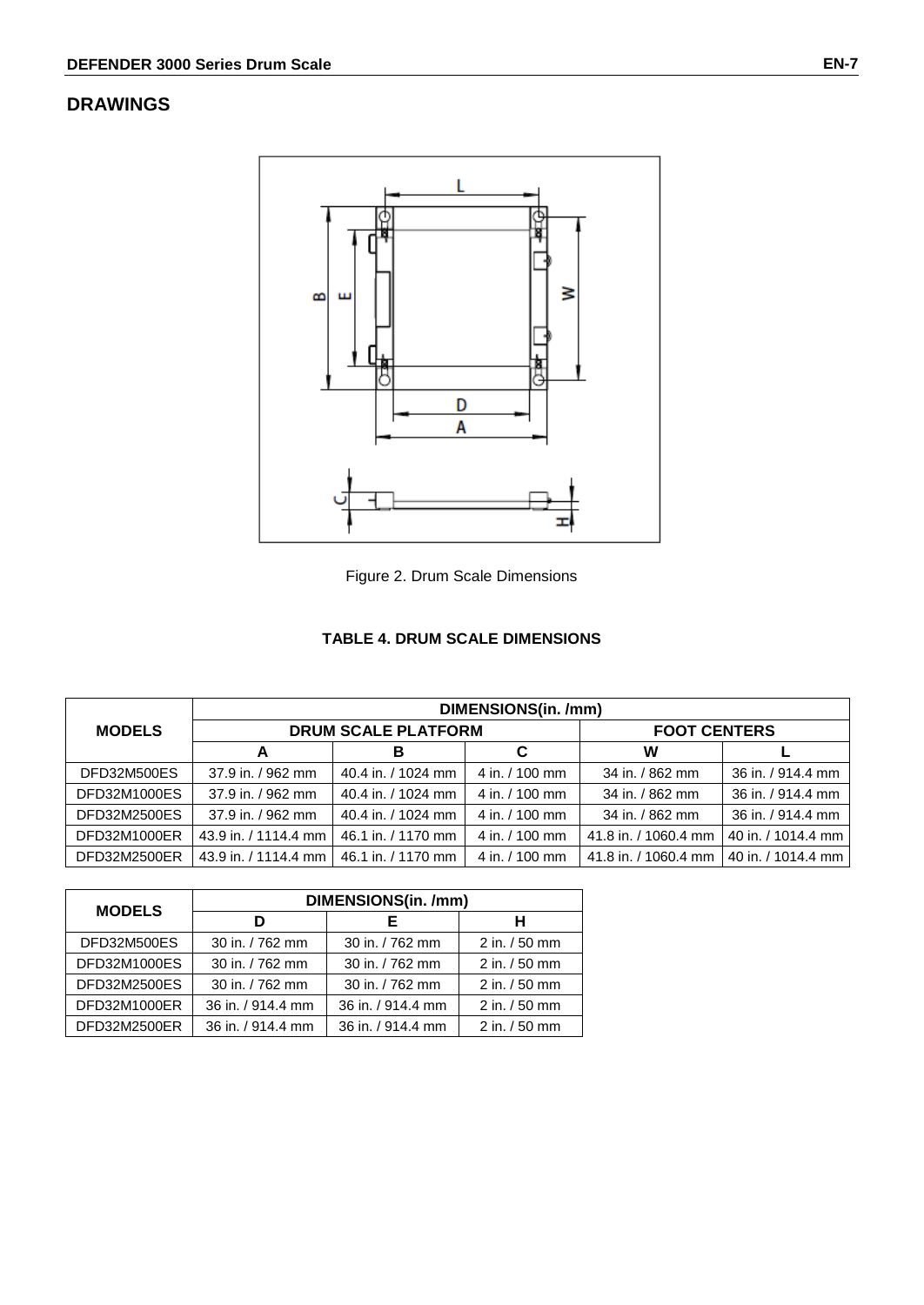## **COMPLIANCE**

#### **ISO 9001 Registration**

Ohaus Corporation, USA, was registered to the ISO 9001:2015 standard.

#### **FCC Note**

This equipment has been tested and found to comply with the limits for a Class A digital device, pursuant to Part 15 of the FCC Rules. These limits are designed to provide reasonable protection against harmful interference when the equipment is operated in a commercial environment. This equipment generates, uses, and can radiate radio frequency energy and, if not installed and used in accordance with the instruction manual, may cause harmful interference to radio communications. Operation of this equipment in a residential area is likely to cause harmful interference in which case the user will be required to correct the interference at his own expense.

Please note that changes or modifications not expressly approved by the party responsible for compliance could void the user's authority to operate the equipment.

# **WARRANTY**

Ohaus products are warranted against defects in materials and workmanship from the date of delivery through the duration of the warranty period. During the warranty period Ohaus will repair, or, at its option, replace any component(s) that proves to be defective at no charge, provided that the product is returned, freight prepaid, to Ohaus.

This warranty does not apply if the product has been damaged by accident or misuse, exposed to radioactive or corrosive materials, has foreign material penetrating to the inside of the product, or as a result of service or modification by other than Ohaus. In lieu of a properly returned warranty registration card, the warranty period shall begin on the date of shipment to the authorized dealer. No other express or implied warranty is given by Ohaus Corporation. Ohaus Corporation shall not be liable for any consequential damages.

As warranty legislation differs from state to state and country to country, please contact Ohaus or your local Ohaus dealer for further details.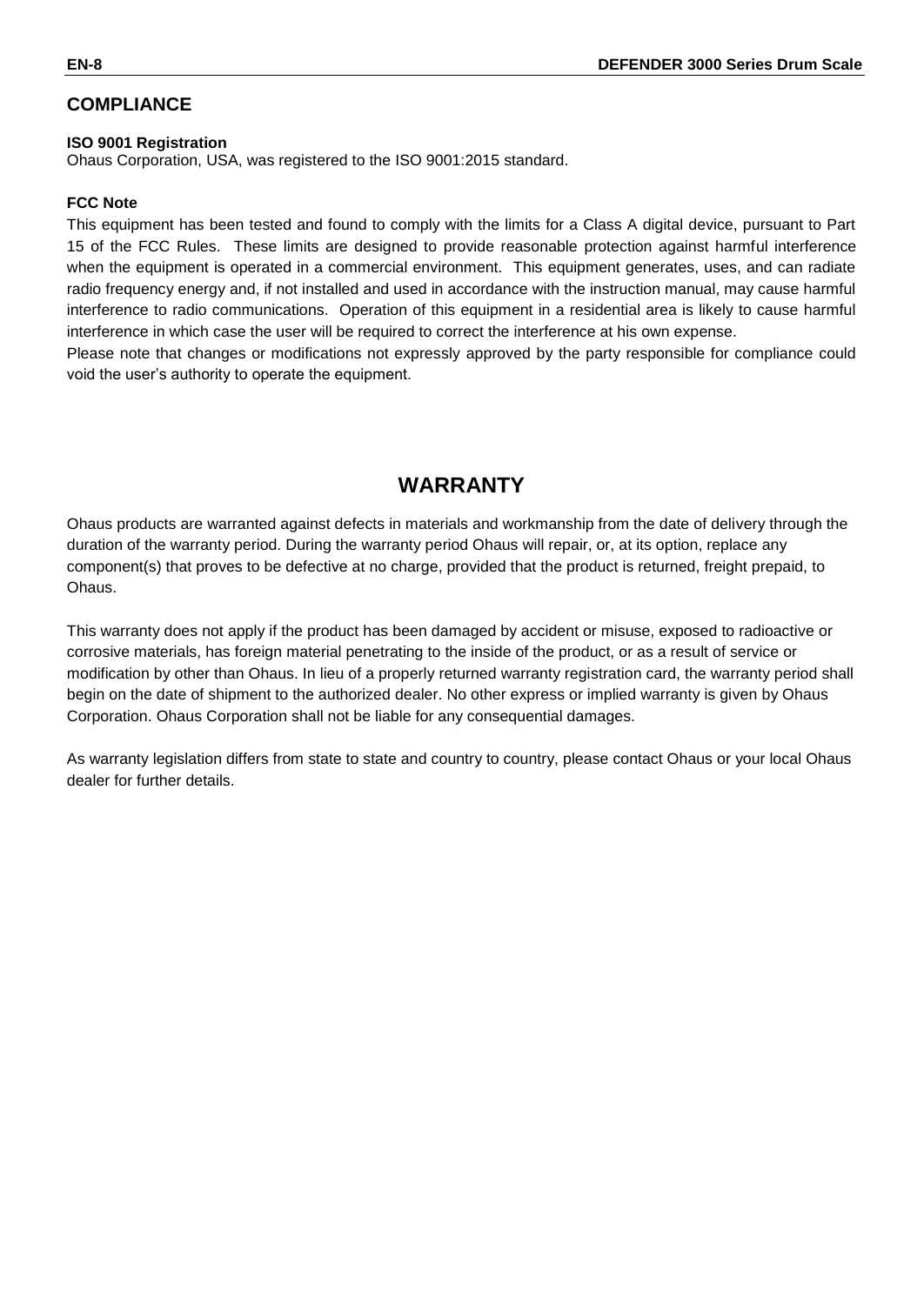# **INTRODUCCIÓN**

Este manual contiene instrucciones para la instalación, manejo y mantenimiento de la Báscula de Plataforma de la serie DEFENDER 3000.

# **PRECAUCIONES DE SEGURIDAD**



**ADVERTENCIA:** Lea todas las instrucciones de seguridad antes de instalar, hacer conexiones, o dar servicio a este equipo. El incumplimiento de estas advertencias puede causar lesiones personales y/o daños materiales. Conserve las instrucciones para futuras consultas.

- Verifique que el rango de tensión de entrada del adaptador de CA y el tipo de enchufe sean compatible con la toma de corriente principal local de CA.
- Coloque el cable de alimentación de manera que no represente un obstáculo con peligro de tropezar.
- No sitúe el equipo de tal manera que la toma de corriente sea difícil de alcanzar.
- Utilice el equipo únicamente bajo las condiciones ambientales especificadas en las instrucciones de uso.
- No utilice el equipo en entornos húmedos, peligrosos o inestables.
- Los cimientos del lugar de instalación deben ser capaces de soportar de forma segura el peso de la Balanza de Plataforma más el peso de la carga máxima.
- Asegúrese de que las vibraciones producidas por maquinarias presentes cerca el lugar de instalación sean las mínimas.
- Desconecte el equipo de la fuente de alimentación durante su limpieza.
- Utilice accesorios y periféricos aprobados.
- El servicio debe ser realizado por personal autorizado.

## **Uso Apropiado**

Utilice el equipo exclusivamente para los fines descritos en el manual. Cualquier otro tipo de uso y/o funcionamiento, que exceda los límites de las especificaciones técnicas sin el consentimiento por escrito de OHAUS, se considera como Uso Inapropiado.

Este equipo cumple con los estándares de la industria y las normas actuales de seguridad reconocidas; sin embargo, puede constituir un peligro en su uso.

Si el equipo no se utiliza de acuerdo al manual de instrucciones, su seguridad puede verse afectada.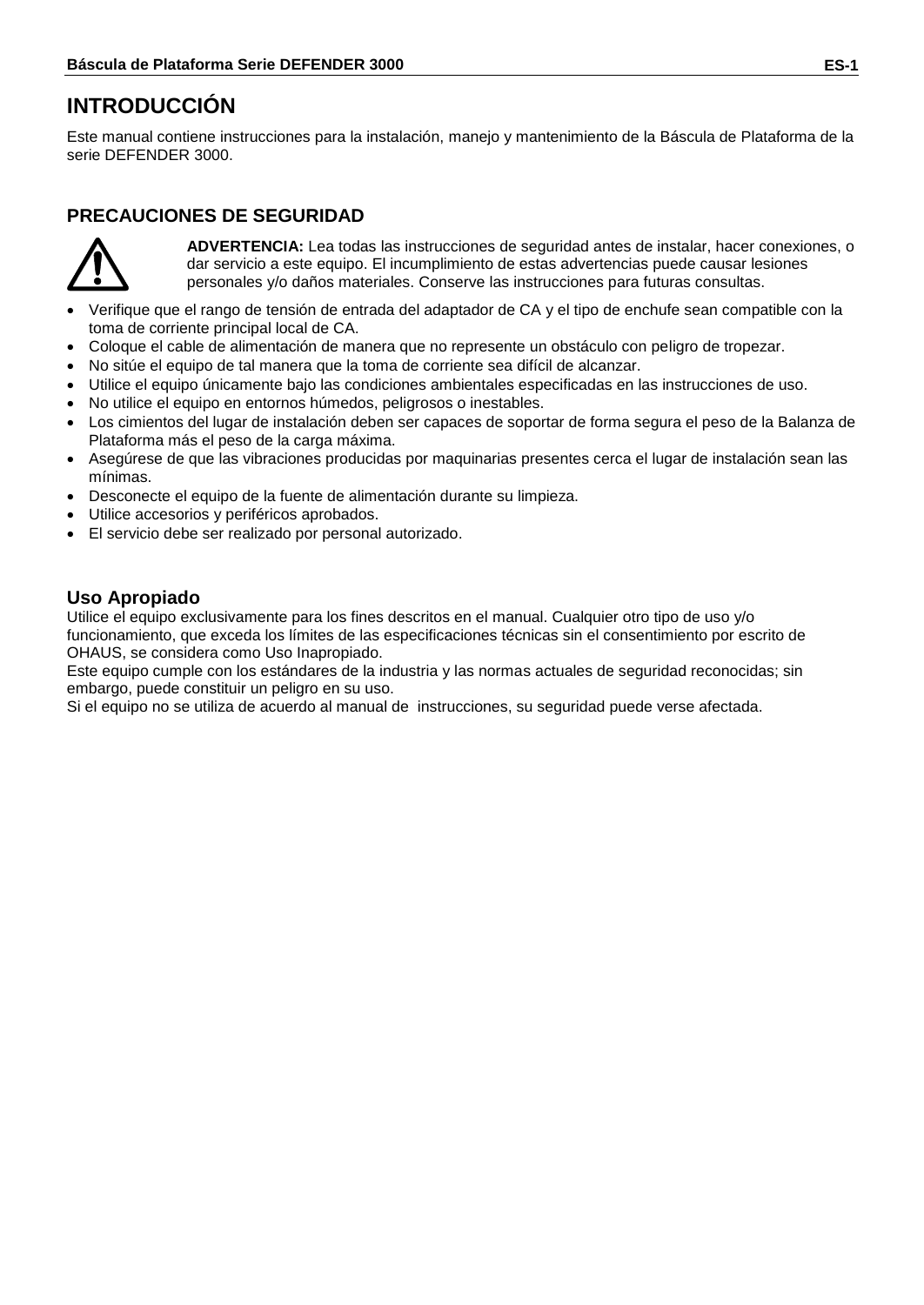# **INSTALACIÓN**



**¡LA BÁSCULA DE PLATAFORMA ES MUY PESADA – POR FAVOR, MÚEVALA CON CUIDADO!**

## **Desembalaje**

- 1. Retire los materiales de embalaje externo de la báscula de plataforma.
- 2. Póngala en posición vertical ayudándose de las asas
- 3. Colóquela en su posición moviéndola sobre sus ruedas.



Figura 2.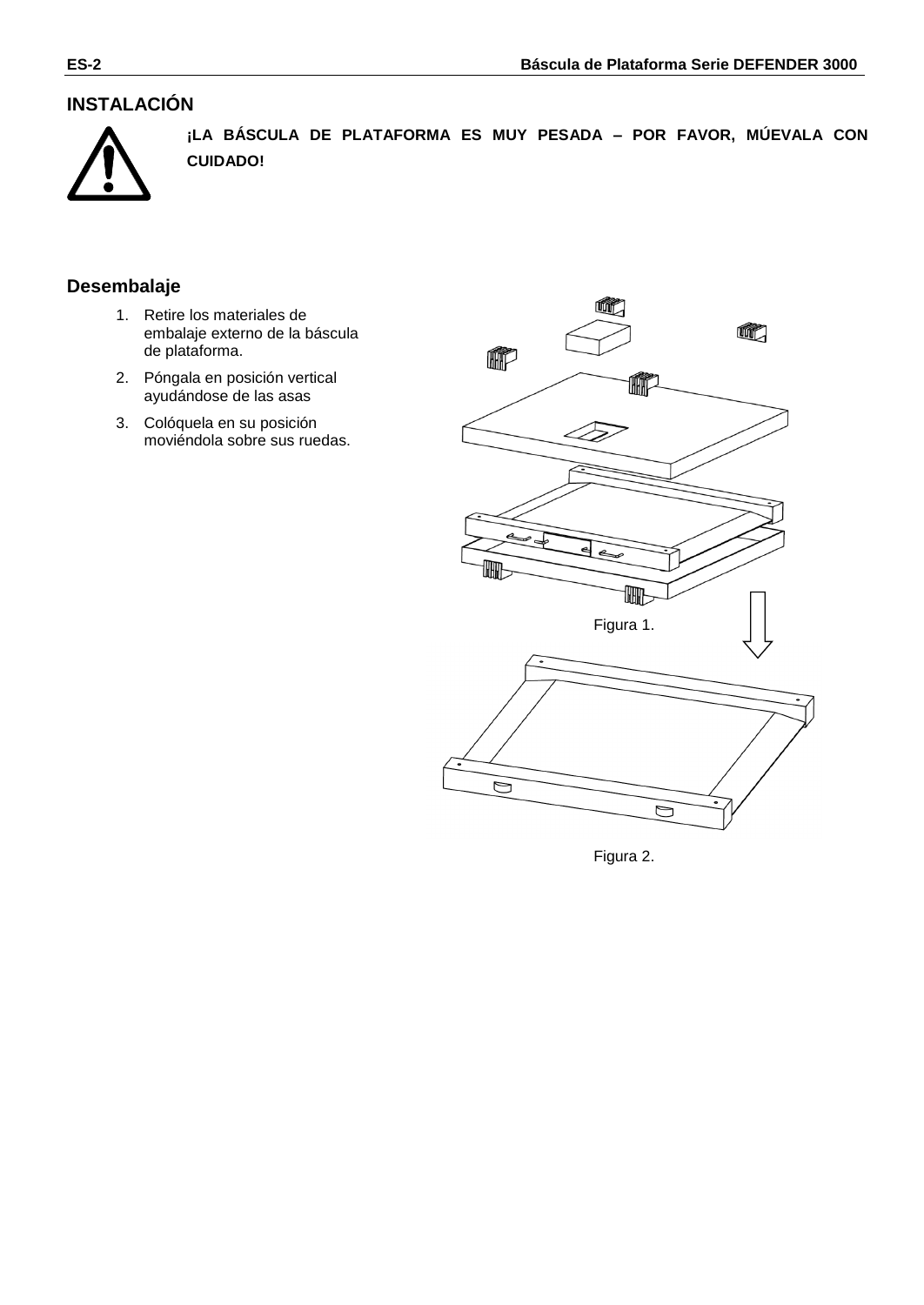### **Posicionamiento**

Cerciórese de que la superficie sea plana en el área donde va a colocar la báscula, especialmente en el área de las patas de la célula de carga. Las pequeñas diferencias en altura pueden compensarse ajustando las patas de la célula de carga.

- 1. El indicador viene incluído con la báscula de plataforma. Asegúrese de que lo conserva con ésta y de que está protegido durante la colocación junto con el cable de conexión adjunto.
- 2. Baje con cuidado la báscula al área de trabajo definitiva.
- 3. Verifique que la báscula de plataforma esté nivelada; revise que las cuatro patas hagan contacto con el suelo; haga los ajustes necesarios girando las tuercas que están en las patas de la célula de carga o haciendo girar las tuercas con un destornillador desde la parte superior (fíjese en la figura a continuación). Utilice un nivelador externo.
- 4. Cerciórese de que los cables de la báscula no queden atrapados o aplastados durante el levantamiento o el posicionamiento.



#### **Conexión del indicador**

Alinee la ranura situada en el interior de la ranura de conexión de la célula de carga del indicador con el hueco en el extremo del cable de la célula de carga. Inserte el extremo de conexión del cable al indicador tal y como se muestra a continuación, y después fíjelo girando el collarín de cierre.



**Precaución**: Preste atención a las clavijas al conectar el indicador, de otra forma éste podría romperse. Asegúrese de que el cable está protegido frente a posibles daños cuando esté conectado al indicador..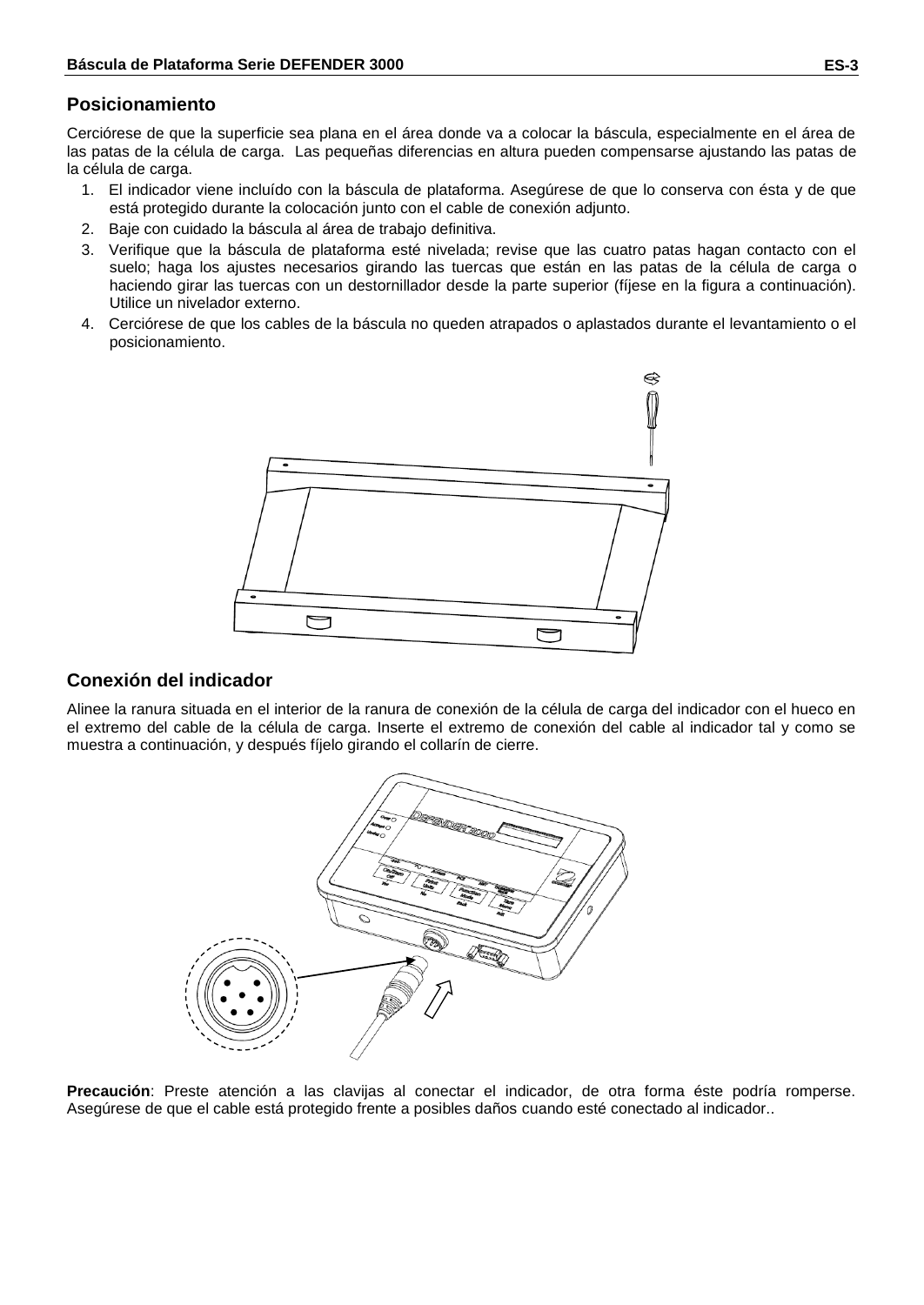# **FUNCIONAMIENTO**

Consulte las instrucciones de configuración, calibración y correcta utilización en el manual proporcionado con el indicador. Consulte la sección de especificaciones de la báscula de plataforma para saber más sobre su capacidad y lecturas.



Para un rendimiento óptimo continuado:

- Evite dejar caer cargas, los golpes y los impactos laterales severos.
- Cuando pese, todos los artículos deben estar centrados en la plataforma de la báscula y no sobresalir por los lados o por las rampas.
- Verifique la calibración del sistema de la báscula periódicamente.

## **Límites de funcionamiento**

Las básculas de plataforma tienen una construcción extremadamente fuerte, pero hay ciertos límites de carga que no deben excederse. Dependiendo del tipo de carga, la carga estática máxima segura, es decir, la carga máxima permitida, se muestra en la Tabla 2.

| <b>Modelo</b> | Carga central máxima 1<br>(80% Área Superficial) | Carga lateral máxima <sup>2</sup><br>(30% Área Superficial) | Carga de la esquina<br>$m\acute{a}x$ ima $3$<br>(10% Área Superficial) |  |
|---------------|--------------------------------------------------|-------------------------------------------------------------|------------------------------------------------------------------------|--|
| DFD32M500ES   | 825lb / 375 kg                                   | 660lb / 300 kg                                              | 440lb / 200 kg                                                         |  |
| DFD32M1000ES  | 1650lb / 750 kg                                  | 990lb / 300 kg                                              | 660lb / 300 kg                                                         |  |
| DFD32M2500ES  | 4125lb / 1870 kg                                 | 1650lb / 750 kg                                             | 1100lb / 500 kg                                                        |  |
| DFD32M1000ER  | 1650lb / 750 kg                                  | 990lb / 300 kg                                              | 660lb / 300 kg                                                         |  |
| DFD32M2500ER  | 4125lb / 1870kg                                  | 1650lb / 750 kg                                             | 1100lb / 500 kg                                                        |  |

#### **TABLA 2. CARGA MÁXIMA PERMITIDA.**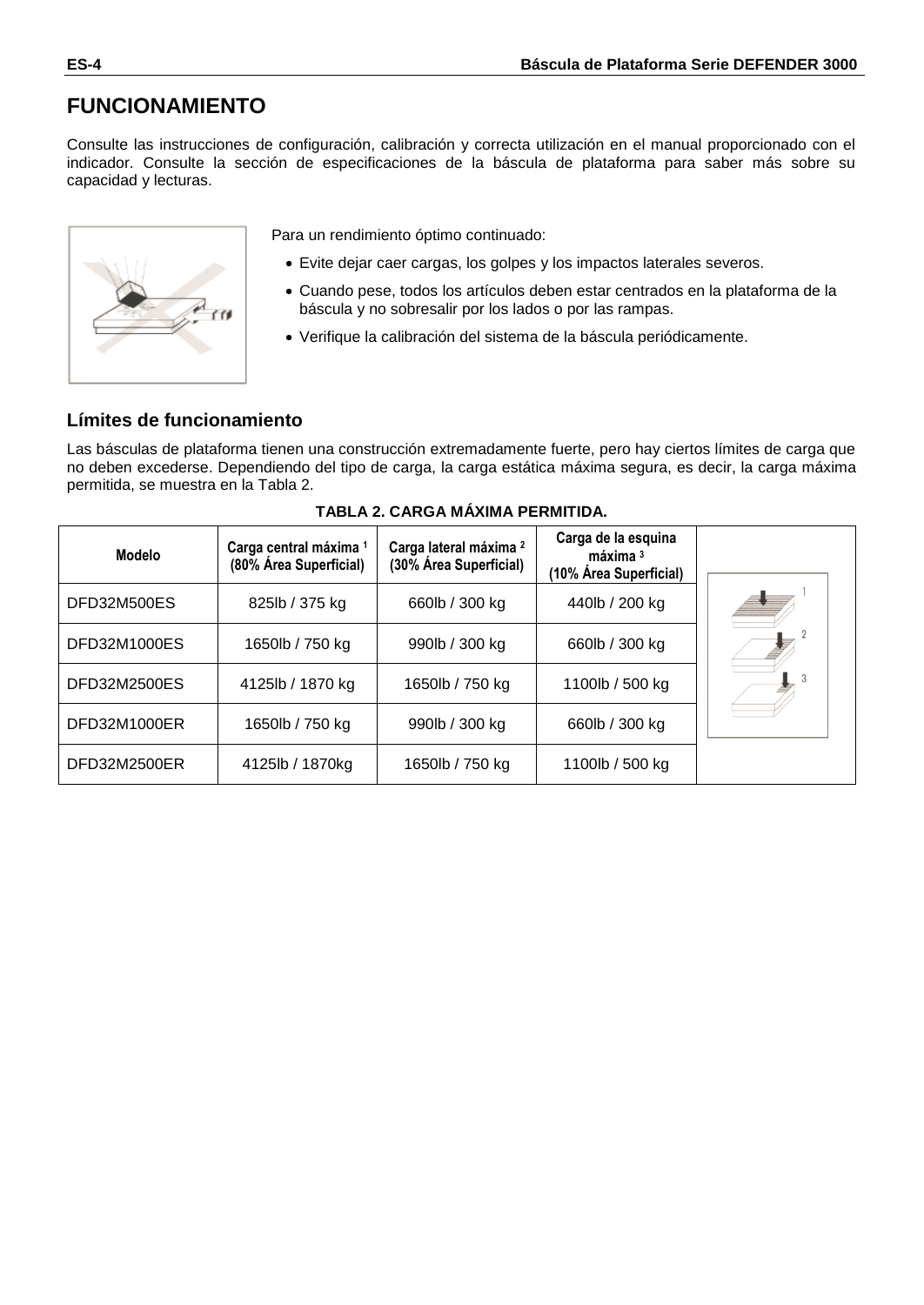# **MANTENIMIENTO**

# **Revisiones diarias**

- Revise que las patas de balanceo estén asentadas correctamente en los orificios de cada celda de carga.
- Revise que las cuatro patas hagan contacto con la plataforma.
- Revise que la báscula esté libre de residuos, especialmente bajo sus bordes.
- Revise que el cable de conexión no esté dañado.

#### **Limpieza**



#### **Riesgo de descarga eléctrica**

**Desconecte la fuente de alimentación antes de limpiar la báscula con cualquier líquido.** 

El mantenimiento de la Báscula de Plataforma se limita a la limpieza normal.

- Limpie las superficies con un paño húmedo.
- Utilice productos de limpieza domésticos comunes.
- Nunca utilice rociadores de agua ni limpiadores de alta presión.
- Mantenga el espacio de aire bajo la Báscula de Plataforma libre de residuos.

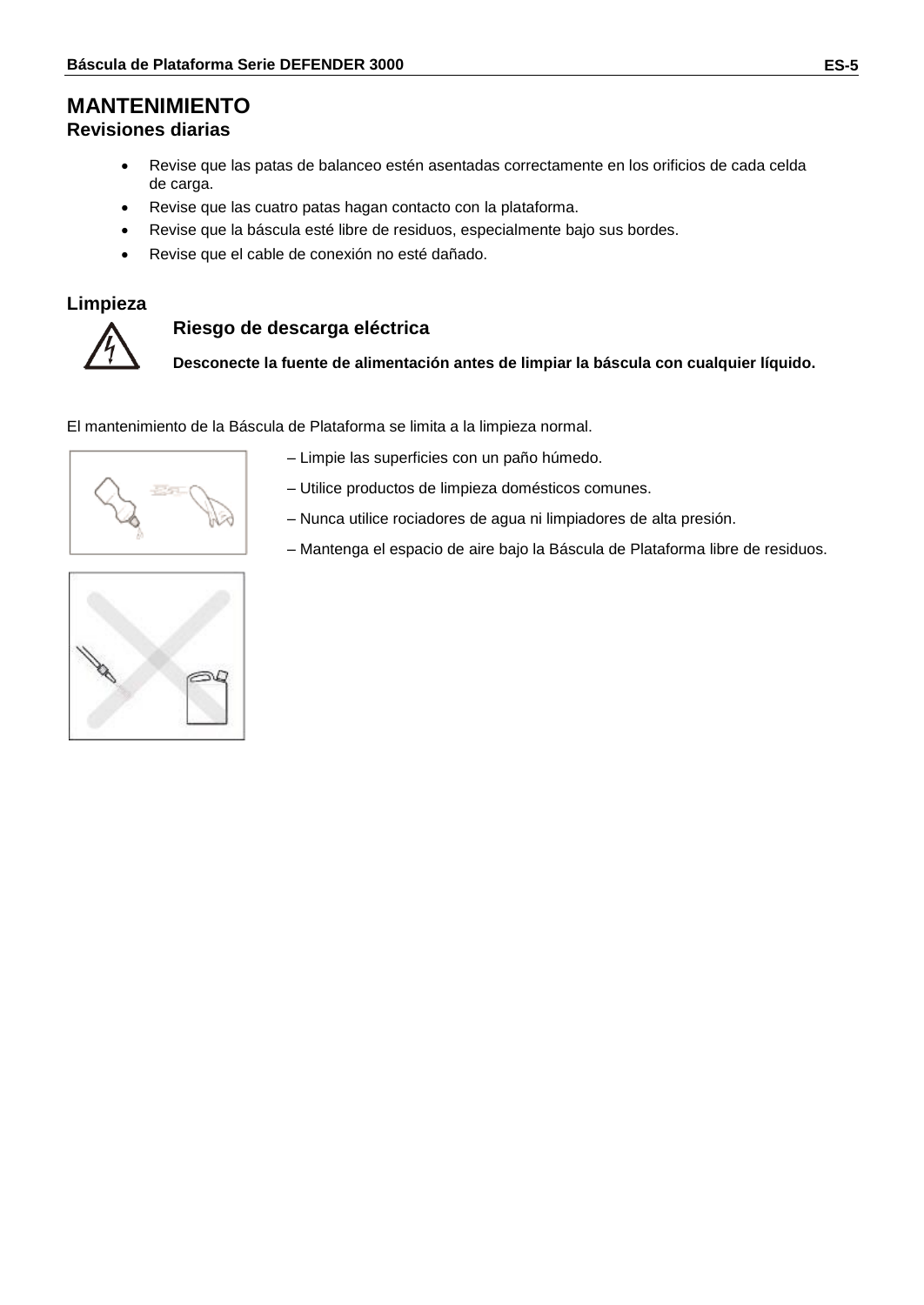# **DATOS TÉCNICOS**

Los datos técnicos son válidos en las siguientes condiciones:

- Nivel de contaminación: 2
- Categoría de instalación: II
- Altitud: 4000 m
- Humedad: 80% para temperaturas de 31°C, disminuyendo linealmente hasta una humedad relativa de 50% a 40°C, no condensante.
- Potencia: 9-12 VDC, 500mA
- Solo para uso en interiores
- Rango de temperatura: de -10 °C a +40 °C
- Fluctuación de voltaje del suministro: ± 10% del voltaje nominal

#### **Especificaciones**

#### **TABLA 3. ESPECIFICACIONES DE LA BÁSCULA DE PLATAFORMA**

| Modelo                                                  | DFD32M500ES                                                                                                      | DFD32M1000ES                                                              | DFD32M2500ES                                           | DFD32M1000ER                                                                              | DFD32M2500ER                                                              |  |
|---------------------------------------------------------|------------------------------------------------------------------------------------------------------------------|---------------------------------------------------------------------------|--------------------------------------------------------|-------------------------------------------------------------------------------------------|---------------------------------------------------------------------------|--|
| Capacidad x Legibilidad                                 | 500 lb $\times$ 0.1 lb /<br>250 kg × 0,05 kg                                                                     | 1.000 lb $\times$ 0.2 lb /<br>500 kg $\times$ 0,1 kg                      | 2.500 lb $\times$ 0.5 lb /<br>1.250 kg $\times$ 0,2 kg | 1.000 lb $\times$ 0.2 lb /<br>500 kg $\times$ 0,1 kg                                      | 2.500 lb × 0.5 lb /<br>1.250 kg $\times$ 0,2 kg                           |  |
| Dimensiones de la<br>plataforma                         | 36 x 36 in. / 914 x 914 mm<br>30 x 30 in. / 762 x 762 mm                                                         |                                                                           |                                                        |                                                                                           |                                                                           |  |
| Material de la cubierta                                 |                                                                                                                  |                                                                           |                                                        | Acero al carbono pintado, superficie tratada, placa superior fija                         |                                                                           |  |
| Patas                                                   |                                                                                                                  |                                                                           |                                                        | 4 con diseño giratorio, de acero al carbono, extremo inferior de goma, superior ajustable |                                                                           |  |
| Carga Central Máxima                                    |                                                                                                                  |                                                                           | 100% de la capacidad máxima                            |                                                                                           |                                                                           |  |
| Celdas de carga                                         |                                                                                                                  |                                                                           |                                                        | 4 celdas de carga de aleación de acero IP67 chapado en níquel, de cizallamiento           |                                                                           |  |
| Caja de conexiones                                      |                                                                                                                  |                                                                           |                                                        | IP65, aluminio fundido a presión, con cable indicador de 6 m (20')                        |                                                                           |  |
| Temperatura de<br>funcionamiento                        |                                                                                                                  |                                                                           | 14 °F a 104 °F / -10 °C a 40 °C                        |                                                                                           |                                                                           |  |
| Indicador                                               |                                                                                                                  |                                                                           |                                                        | T32M, placa frontal de plástico ABS, carcasa posterior de metal pintado                   |                                                                           |  |
| Unidades de pesaje                                      |                                                                                                                  | lb, kg                                                                    |                                                        |                                                                                           |                                                                           |  |
| Modos                                                   | Pesado, recuento de piezas, pesado dinámico, retención de pantalla, verificación de peso, recopilación           |                                                                           |                                                        |                                                                                           |                                                                           |  |
| Monitor                                                 | LCD de 6 dígitos y 7 segmentos, altura de los dígitos de 25 mm,<br>retroiluminación LED blanca de alto contraste |                                                                           |                                                        |                                                                                           |                                                                           |  |
| Teclado                                                 |                                                                                                                  |                                                                           |                                                        | Interruptores mecánicos con 4 funciones, teclas táctiles elevadas                         |                                                                           |  |
| Tiempo de estabilización                                |                                                                                                                  | 2 segundos                                                                |                                                        |                                                                                           |                                                                           |  |
| Función de tara                                         |                                                                                                                  |                                                                           | Apagado, 0,5, 1 o 3d                                   |                                                                                           |                                                                           |  |
| Rango de puesta a cero                                  |                                                                                                                  |                                                                           | 2% o 100% de capacidad                                 |                                                                                           |                                                                           |  |
| Calibración de intervalo                                |                                                                                                                  |                                                                           | 5 lb o kg al 100% de capacidad                         |                                                                                           |                                                                           |  |
| Interfaz                                                |                                                                                                                  |                                                                           | RS232, Bi-direccional                                  |                                                                                           |                                                                           |  |
| Potencia                                                |                                                                                                                  |                                                                           | 9-12 VDC, 0,5A, Adaptador de CA (salida)               |                                                                                           |                                                                           |  |
| Dimensiones del indicador<br>$(an \times pr \times al)$ | 7,8 x 1,8 x 5,2 in. / 198 x 46 x 132 mm                                                                          |                                                                           |                                                        |                                                                                           |                                                                           |  |
| Dimensiones de envío a<br>escala (an x pr x al)         |                                                                                                                  | $41,1 \times 40,2 \times 7,9$ in. /<br>$1.044 \times 1.022 \times 200$ mm |                                                        |                                                                                           | $46.9 \times 46.3 \times 7.9$ in. /<br>$1.190 \times 1.175 \times 200$ mm |  |
| Escala de peso neto                                     |                                                                                                                  | 101 lb / 46 kg                                                            |                                                        |                                                                                           | 126 lb / 57 kg                                                            |  |
| Peso de envío de la báscula                             |                                                                                                                  | 110 lb / 50 kg                                                            |                                                        |                                                                                           | 135 lb / 61 kg                                                            |  |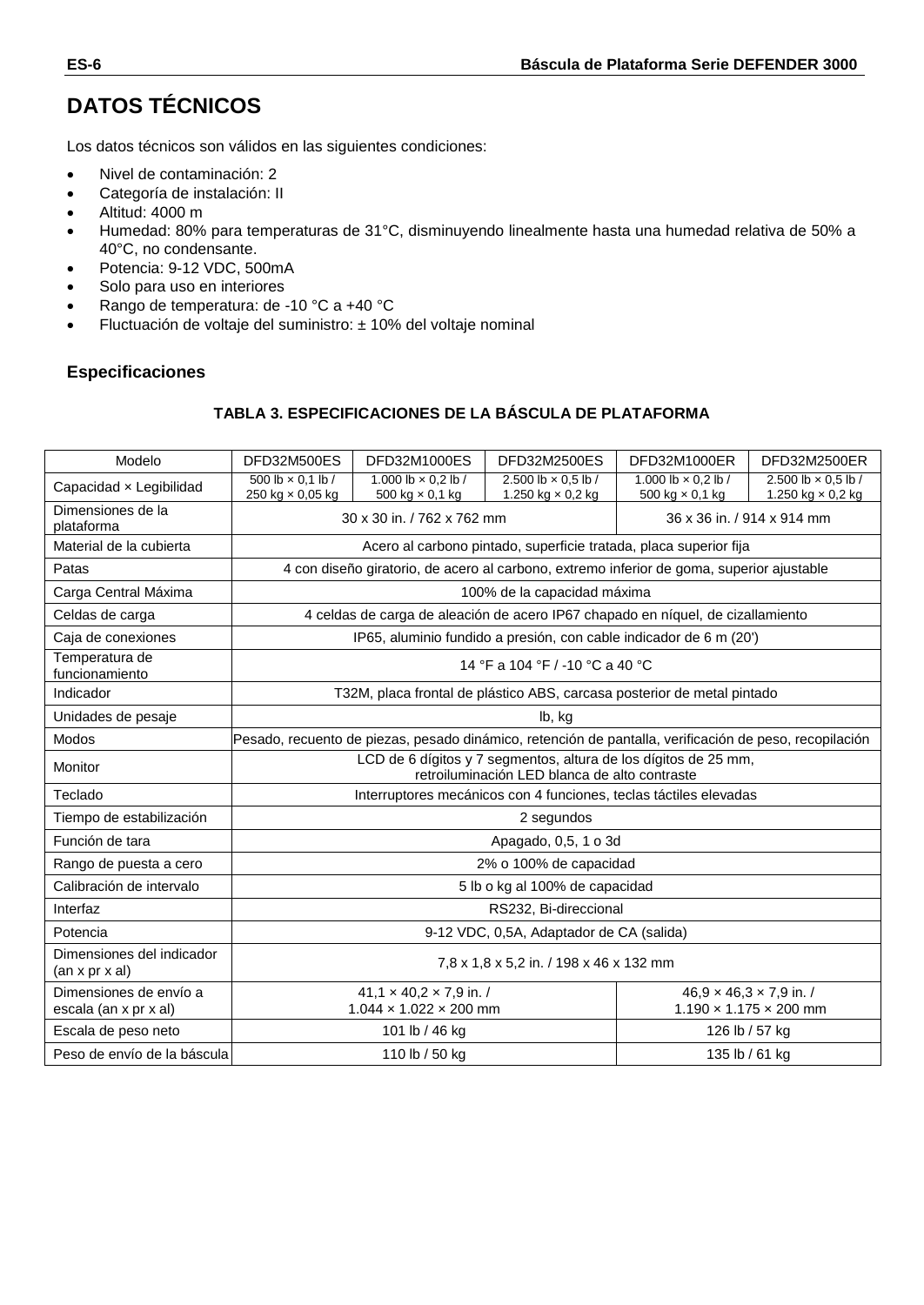# **ESQUEMAS**



Figura 2. Dimensiones de la báscula de plataforma

# **TABLA 4. DIMENSIONES DE LA BÁSCULA DE PLATAFORMA**

|                | <b>DIMENSIONES (in./mm)</b> |                          |                        |                      |                    |  |
|----------------|-----------------------------|--------------------------|------------------------|----------------------|--------------------|--|
| <b>MODELOS</b> |                             | PLATAFORMA DE LA BÁSCULA | <b>CENTROS DE PATA</b> |                      |                    |  |
|                | A                           | в                        | C                      | W                    |                    |  |
| DFD32M500ES    | 37,9 in. / 962 mm           | 40.4 in. / 1024 mm       | 4 in. / 100 mm         | 34 in. / 862 mm      | 36 in. / 914,4 mm  |  |
| DFD32M1000ES   | 37,9 in. / 962 mm           | 40,4 in. / 1024 mm       | 4 in. / 100 mm         | 34 in. / 862 mm      | 36 in. / 914,4 mm  |  |
| DFD32M2500ES   | 37,9 in. / 962 mm           | 40.4 in. / 1024 mm       | 4 in. / 100 mm         | 34 in. / 862 mm      | 36 in. / 914,4 mm  |  |
| DFD32M1000ER   | 43,9 in. / 1114,4 mm        | 46.1 in. / 1170 mm       | 4 in. / 100 mm         | 41,8 in. / 1060,4 mm | 40 in. / 101,4 mm  |  |
| DFD32M2500ER   | 43,9 in. / 1114,4 mm        | 46.1 in. / 1170 mm       | 4 in. / 100 mm         | 41,8 in. / 1060,4 mm | 40 in. / 1014,4 mm |  |

| <b>MODELOS</b> | <b>DIMENSIONES (in./mm)</b> |                   |                  |  |  |  |
|----------------|-----------------------------|-------------------|------------------|--|--|--|
|                | D                           |                   | н                |  |  |  |
| DFD32M500ES    | 30 in. / 762 mm             | 30 in. / 762 mm   | $2$ in. $/50$ mm |  |  |  |
| DFD32M1000ES   | 30 in. / 762 mm             | 30 in. / 762 mm   | $2$ in. $/50$ mm |  |  |  |
| DFD32M2500ES   | 30 in. / 762 mm             | 30 in. / 762 mm   | 2 in. / 50 mm    |  |  |  |
| DFD32M1000ER   | 36 in. / 914.4 mm           | 36 in. / 914.4 mm | 2 in. / 50 mm    |  |  |  |
| DFD32M2500ER   | 36 in. / 914.4 mm           | 36 in. / 914.4 mm | $2$ in. $/50$ mm |  |  |  |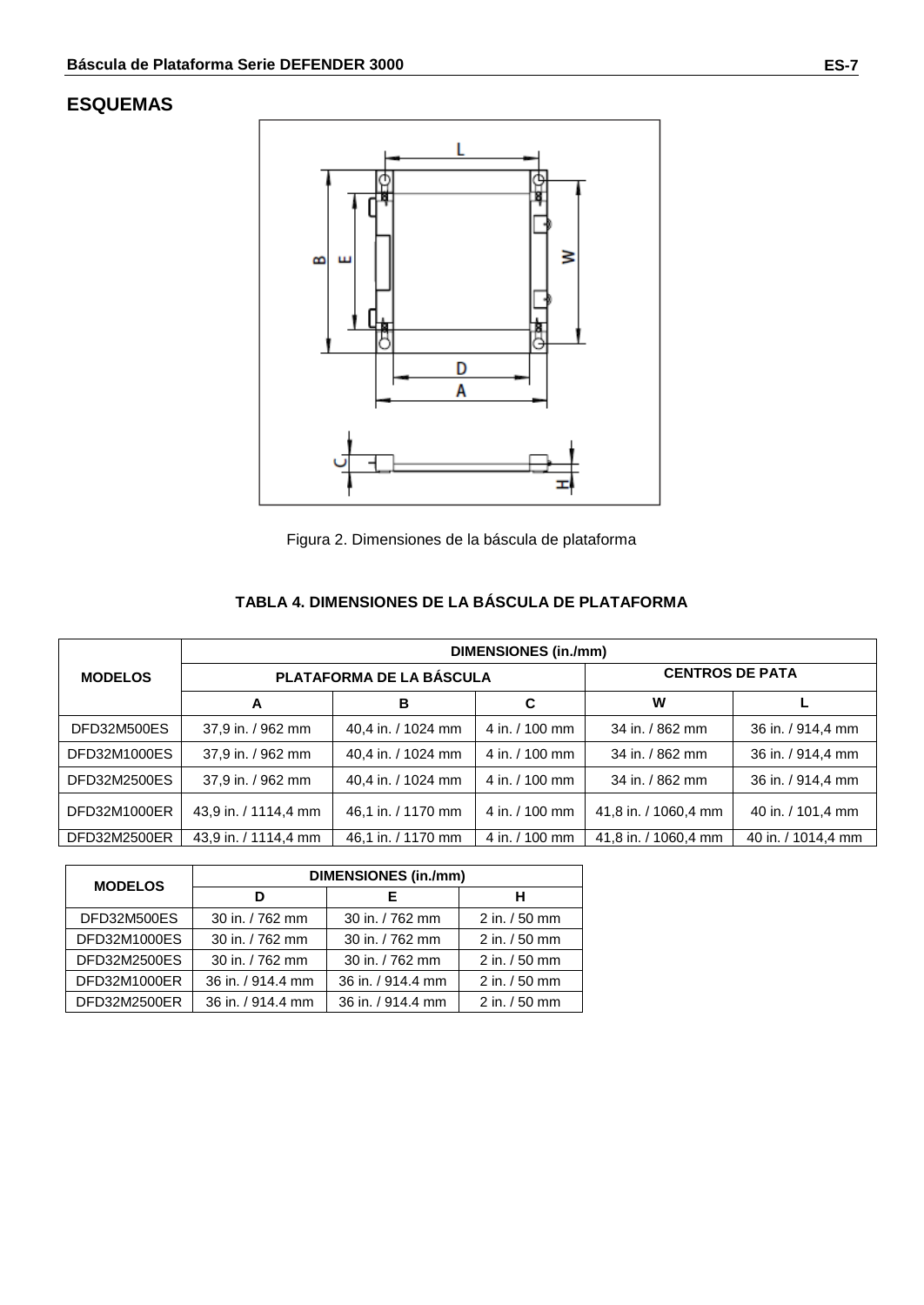#### **CUMPLIMIENTO DE NORMATIVAS**

#### **Registro ISO 9001**

Ohaus Corporation, EE.UU., fue reconocida nuevamente con el certificado ISO 9001:2015.

#### **Nota de la FCC**

Este equipo ha sido sometido a las pruebas pertinentes y cumple con los límites establecidos para un dispositivo digital de clase A, conforme al apartado 15 de las reglas de la FCC. Estos límites están diseñados para proporcionar una protección razonable contra interferencias perjudiciales, cuando el equipo funciona en un entorno comercial. Este equipo genera, utiliza y puede emitir energía de radio frecuencia y si no se instala y se utiliza conforme a las instrucciones, puede provocar interferencias perjudiciales para las comunicaciones por radio. El funcionamiento de este equipo en un área residencial puede causar interferencias perjudiciales, en cuyo caso los usuarios tendrán que corregir la interferencia a su propio coste.

Señalamos que los cambios y modificaciones que no hayan sido explícitamente y expresamente aprobadas por la parte responsable del cumplimiento de la normativa podrían ser causa de la anulación de la autorización del usuario para hacer uso del equipo.

# **GARANTÍA**

Los productos de Ohaus están garantizados contra defectos de materiales y fabricación desde la fecha de entrega y durante el tiempo que dure la garantía. Durante el periodo de garantía Ohaus reparará, o, a su discreción, reemplazará cualquier componente(s) que demuestre ser defectuoso, sin coste alguno, con la condición de que el producto sea devuelto, con los gastos de transporte pagados, a Ohaus.

Esta garantía no es válida si el producto ha sufrido daños por accidente o uso negligente, si ha sido expuesto a materiales radioactivos o corrosivos, si presenta materiales extraños al acceder al interior del producto, o si ha sido objeto de modificaciones o mantenimiento por empresas distintas de Ohaus. En ausencia de una tarjeta de registro de garantía debidamente remitida, el periodo de garantía computará desde el día del envío a un distribuidor autorizado. Ohaus Corporation no otorga ninguna otra garantía expresa o implícita. Ohaus Corporation no se hace responsable de cualquier daño fortuito.

Puesto que la legislación sobre garantías difiere entre estados y países, por favor, póngase en contacto con Ohaus, o con su distribuidor local de Ohaus para mayor información.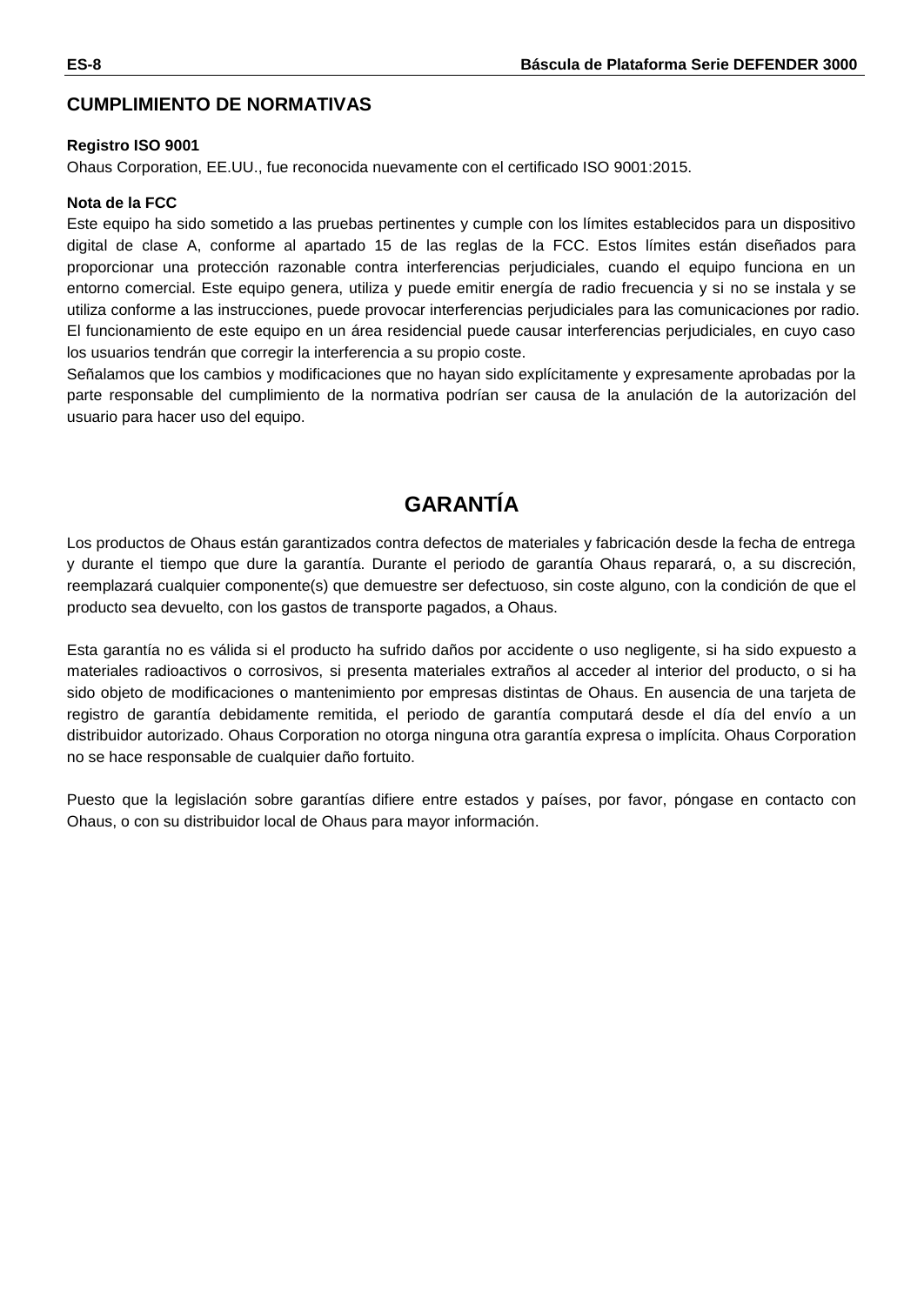# **INTRODUCTION**

Ce manuel contient les instructions d'installation, de fonctionnement et de maintenance des balances à tambour de la série DEFENDER 3000.

# **CONSIGNES DE SÉCURITÉ**



**PRECAUTION :** Lire attentivement tous les avertissements de sécurité avant l'installation, le branchement et l'entretien de cet appareil. Le non-respect de ces avertissements peut entraîner des blessures corporelles et/ou des dommages matériels. Conserver ces instructions pour toute utilisation future.

- Vérifiez que la plage de tension d'entrée et le type de fiche de l'adaptateur AC sont compatibles avec l'alimentation secteur locale.
- Positionner le cordon d'alimentation en s'assurant qu'il ne crée pas un obstacle ou un risque de chute.
- Ne pas positioner l'équipement de manière à rendre l'accès à la prise d'alimentation difficile.
- N'utiliser l'appareil que dans les conditions ambiantes spécifiées dans ce manuel d'utilisation.
- Ne pas utiliser l'équipement dans un environnement humide, dangereux ou instable.
- La fondation sur le site d'installation doit être capable de supporter en toute sécurité le poids de la balance à tambour en plus du poids de la charge maximale.
- S'assurer que les vibrations produites par les machines à proximité du site d'installation soient minimisées.
- Déconnecter l'équipement de l'alimentation pendant le nettoyage.
- Utiliser uniquement les accessoires et périphériques approuvés.
- L'entretien doit être impérativement assuré par du personnel autorisé.

## **Règles d'utilisation**

Utiliser l'appareil uniquement à l'effet de pesage, comme déterminé dans le manuel d'utilisation. Tout autre type d'utilisation ou de maniement au-delà des limites des caractéristiques techniques déterminées sans le consentement écrit de la société OHAUS sera considéré comme non conforme.

Cet appareil est conforme aux normes industrielles et aux règles de sécurité en vigueur ; cependant, son utilisation peut engendrer un risque de danger.

Si l'appareil n'est pas utilisé conformément au présent manuel d'utilisation, sa protection souhaitée peut s'en trouver altérée.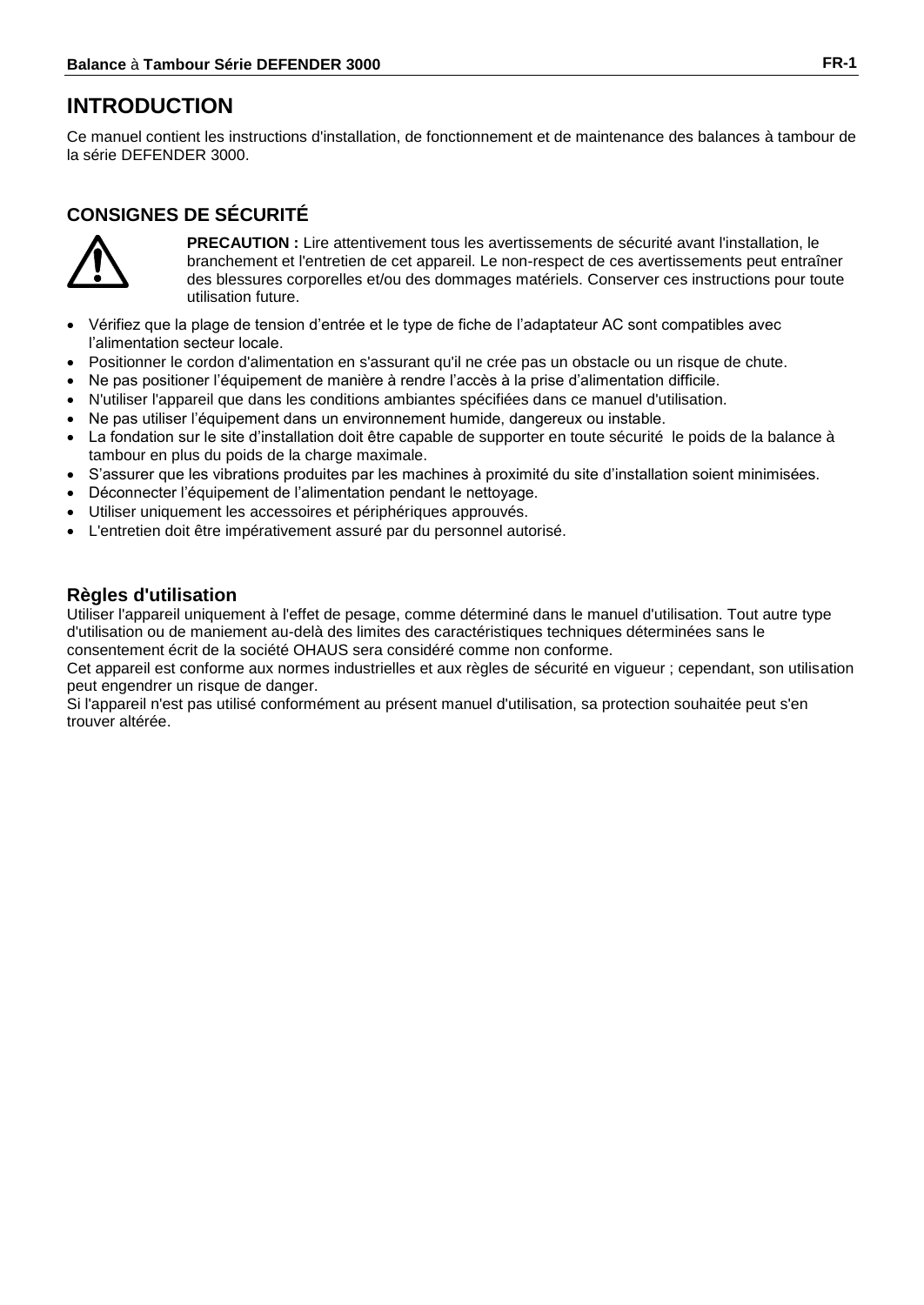## **INSTALLATION**



**LA BASE DE LA BALANCE À TAMBOUR EST LOURDE-- VEUILLEZ DEPLACER PRUDEMMENT LA BALANCE A TAMBOUR !**

# **Déballage**

- 1. Enlevez les matériaux d'emballage extérieurs de la balance à tambour.
- 2. Soulevez-la verticalement grâce aux poignées.
- 3. Placez-la dans la position requise sur ses roues.



Figure 2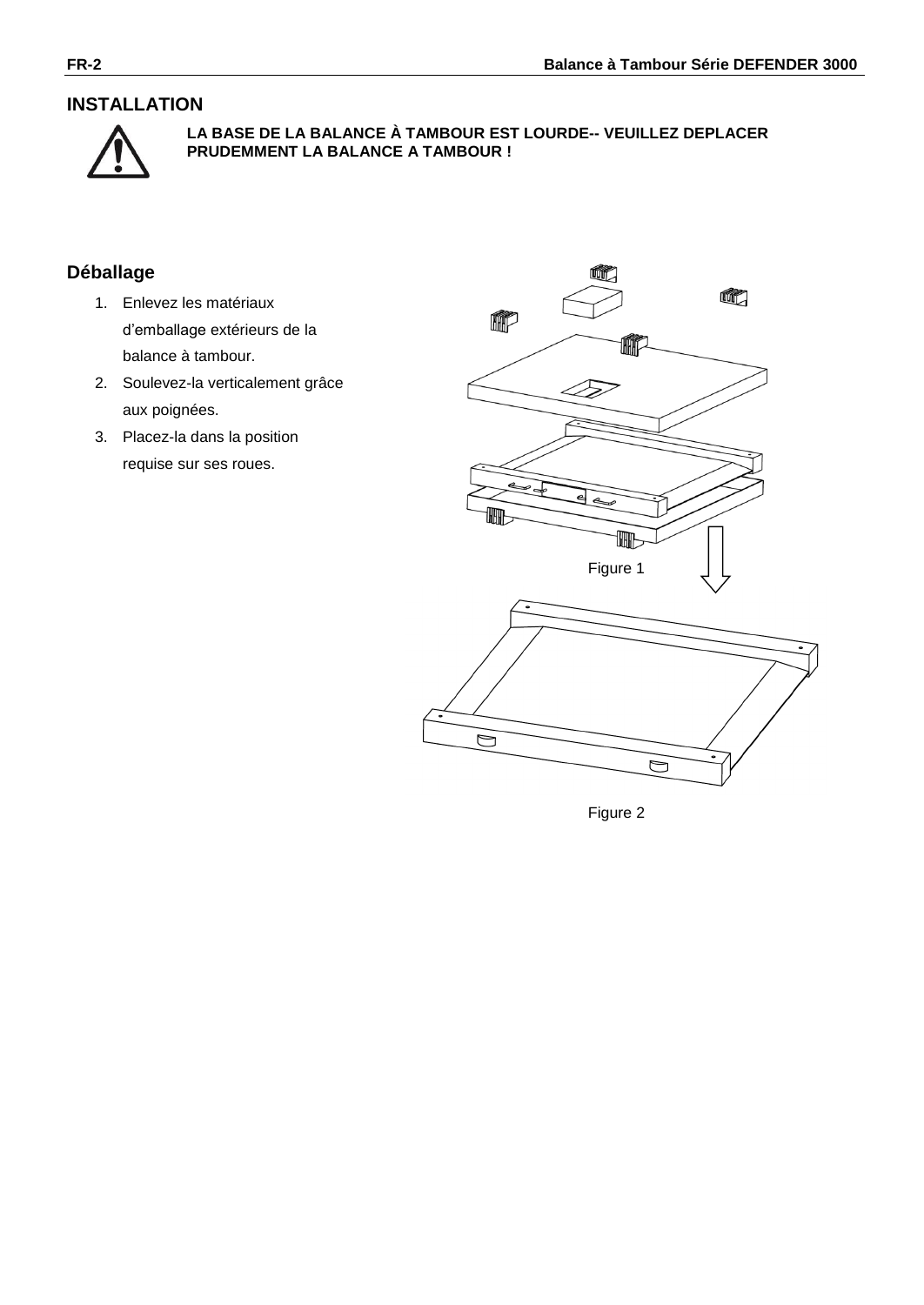#### **Positionnement**

Assurez-vous que la surface est plane à l'endroit où la balance doit être placée, plus particulièrement au niveau des pieds du capteur. Les légères différences de hauteur peuvent être compensées en réglant les pieds du capteur.

- 1. Un indicateur est intégré àla balance à tambour, assurez-vous qu'il est maintenu avec la balance à tambour pendant le positionnement et qu'il est protégé, le câble de connexion relié aussi.
- 2. Posez délicatement la balance sur le sol de la zone de travail final.
- 3. Vérifiez que la balance à tambour est à niveau, vérifiez que les 4 pieds sont en contact avec le sol ; effectuez les réglages en tournant les écrous sur les pieds du capteur ou en faisant tourner les écrous avec un tournevis par le haut (voir la figure ci-dessous). Utilisez un niveau externe.
- 4. Assurez-vous que les câbles de la balance à tambour ne sont ni coincés ni écrasés pendant le levage ou le positionnement.



# **Connexion d'un indicateur**

Alignez les fiches de la prise de l'indicateur avec celles du câble de connexion. Insérez l'extrémité du câble de connexion comme indiqué ci-dessous et verrouillez l'attache en serrant le collier.



**Attention** : veillez particulièrement au positionnement des fiches de la prise afin que celles-ci ne soient pas brisées pendant la connexion. Prenez soin de ne pas endommager le câble pendant le branchement.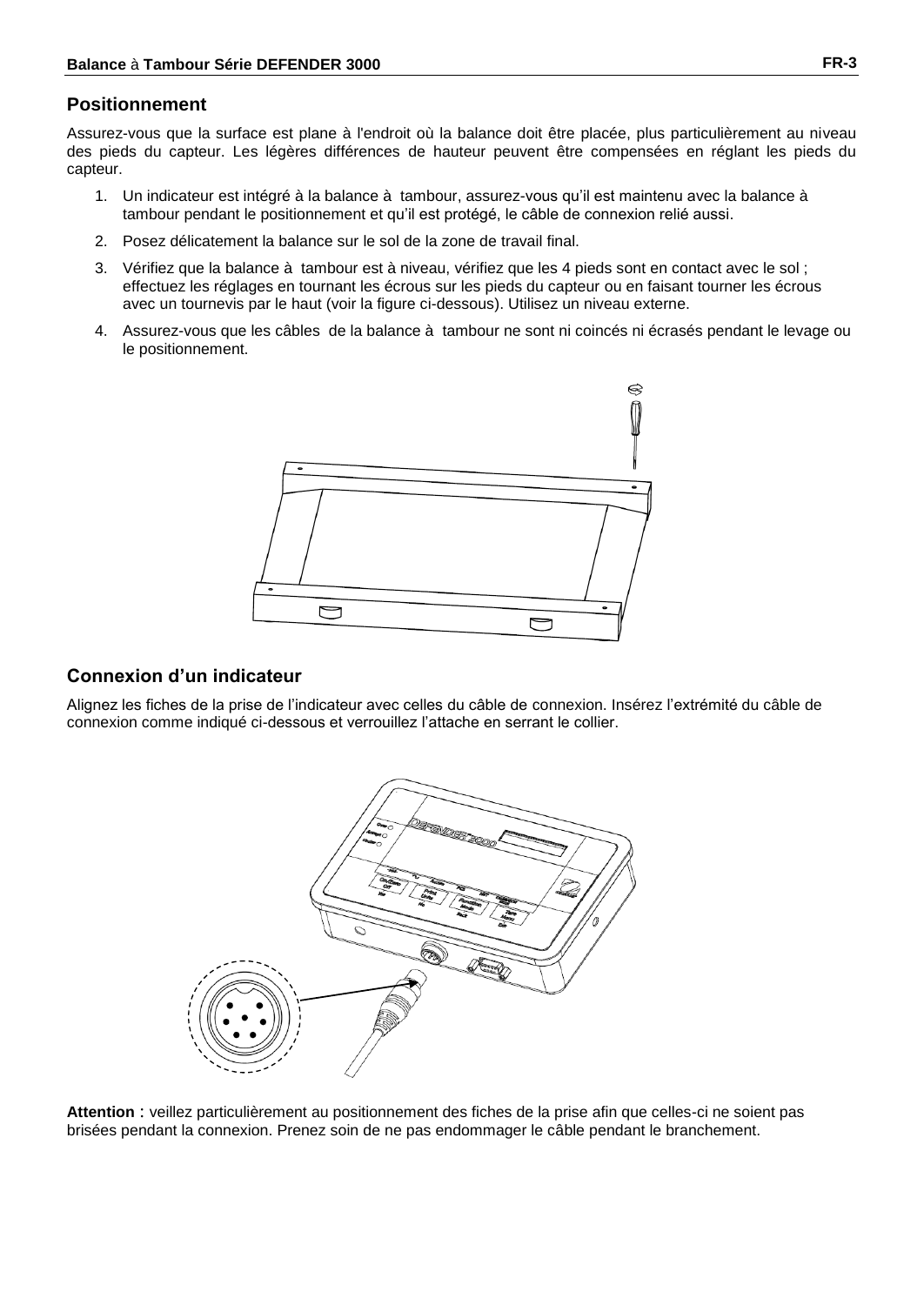# **FONCTIONNEMENT**

Pour obtenir de plus amples informations sur le réglage, le calibrage et le fonctionnement appropriés, consultez le manuel d'instructions fourni avec l'indicateur. Voir les informations relatives à la capacité et à la précision dans la section des spécifications de la balance à tambour.



Pour une performance optimale et durable :

- Ne pas faire tomber de charges, ne pas heurter ni faire subir d'impacts latéraux sévères.
- Lors de la pesée, tous les articles doivent être placés au centre de la balance à tambour et non suspendus sur les côtés ou les rampes.
- Vérifiez régulièrement le calibrage du système de la balance à tambour.

## **Limites d'exploitation**

Bien que les balances à tambour soient extrêmement solides, certaines limites de charge ne doivent pas être dépassées. En fonction du type de chargement, la charge statique sécuritaire maximum, à savoir la charge maximale autorisée, est indiquée dans le Tableau 2.

| Modèle              | Charge centrale max <sup>1</sup><br>(80% Superficie) | Charge latérale max <sup>2</sup><br>(30% Superficie) | Charge sur un coin<br>latéral <sup>3</sup> (10% Superficie) |  |
|---------------------|------------------------------------------------------|------------------------------------------------------|-------------------------------------------------------------|--|
| DFD32M500ES         | 825lb / 375 kg                                       | 660lb / 300 kg                                       | 440lb / 200 kg                                              |  |
| DFD32M1000ES        | 1650lb / 750 kg                                      | 990lb / 300 kg                                       | 660lb / 300 kg                                              |  |
| <b>DFD32M2500ES</b> | 4125lb / 1870 kg                                     | 1650lb / 750 kg                                      | 1100lb / 500 kg                                             |  |
| DFD32M1000ER        | 1650lb / 750 kg                                      | 990lb / 300 kg                                       | 660lb / 300 kg                                              |  |
| DFD32M2500ER        | 4125lb / 1870kg                                      | 1650lb / 750 kg                                      | 1100lb / 500 kg                                             |  |

#### **TABLEAU 2. CHARGE MAXIMALE AUTORISEE.**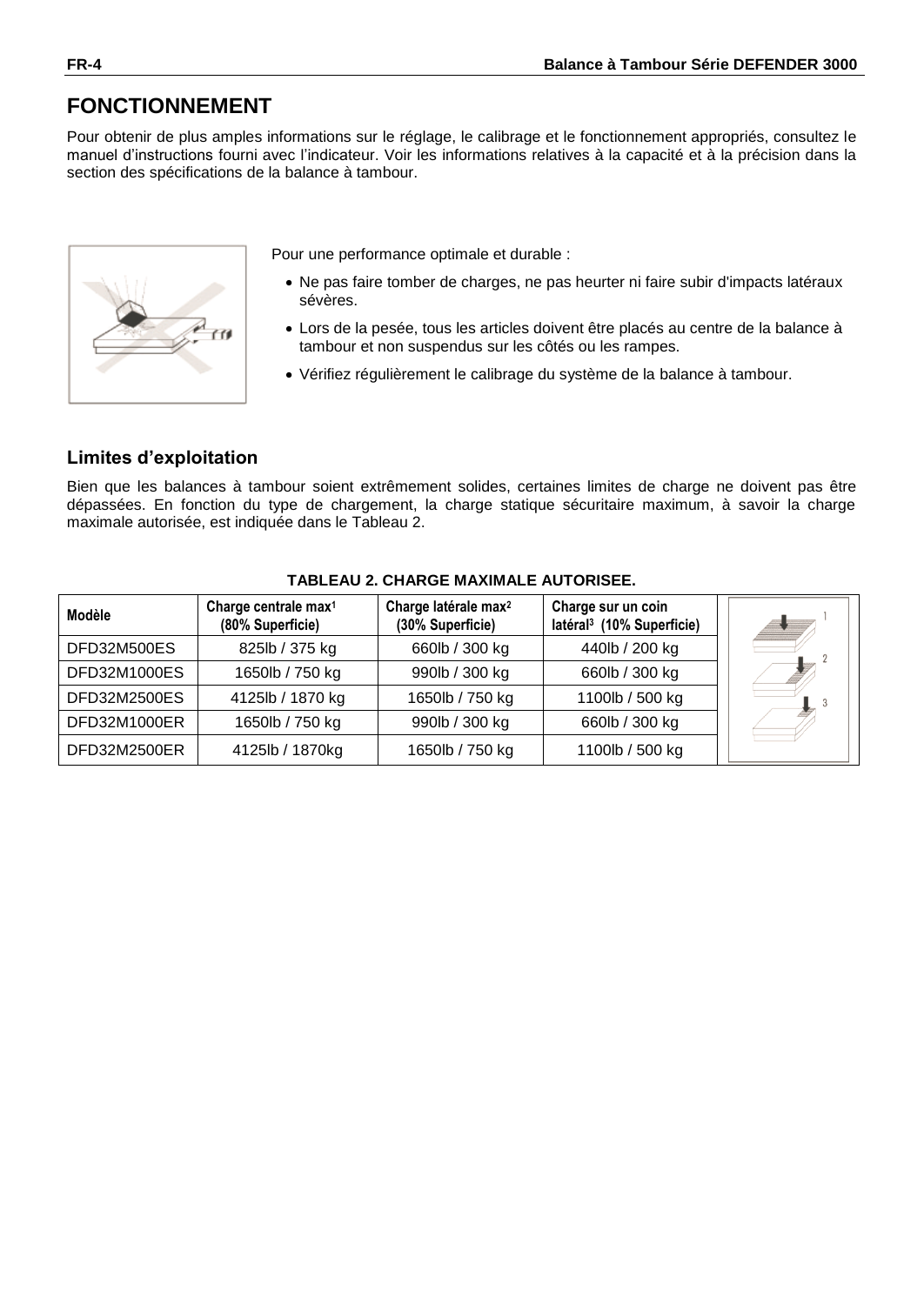# **MAINTENANCE**

#### **Vérifications quotidiennes**

- Vérifiez que les pieds à bascule sont correctement logés dans les orifices de chaque capteur.
- Vérifiez que les 4 pieds sont en contact avec le sol.
- Vérifiez que la balance ne comporte pas de débris, plus particulièrement sous les rebords de la balance.
- Vérifiez que le câble de liaison n'est pas endommagé.

#### **Nettoyage**



#### **Risque de chocs électriques**

**Débrancher la source d'alimentation avant de nettoyer la balance avec des liquides.**

La maintenance de la balance à tambour n'exige qu'un nettoyage régulier.



– Nettoyez les surfaces avec un chiffon humide.

- Utilisez uniquement des agents nettoyants domestiques standards et doux.
- N'utilisez jamais de pulvérisateurs d'eau ni de nettoyeurs à haute pression.
- Dégagez les débris logés dans l'espace libre en dessous de la balance à tambour.

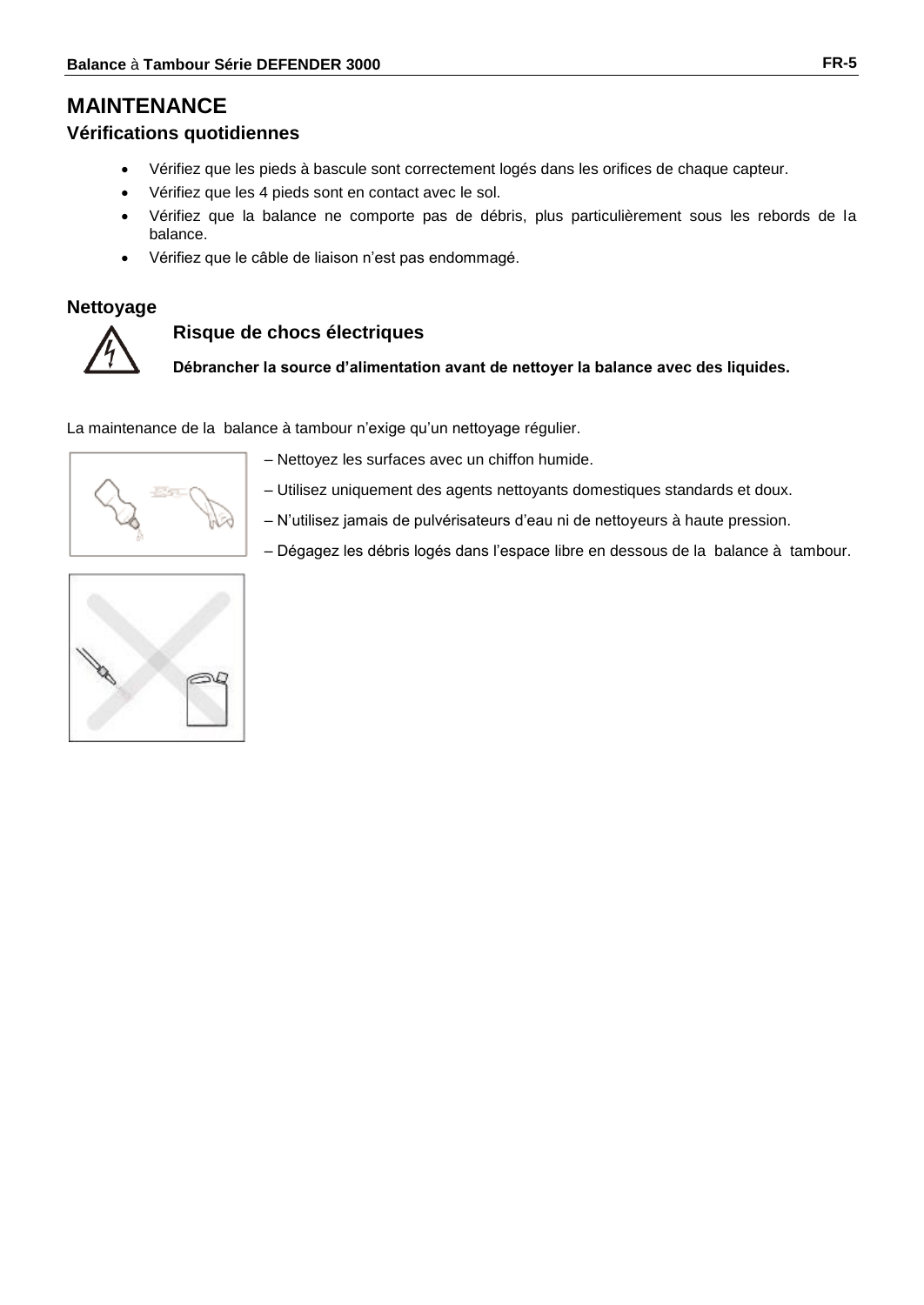# **DONNÉES TECHNIQUES**

Les données techniques sont valables dans les conditions suivantes :

- Degré de pollution : 2
- Catégorie d'installation : II
- Altitude : 4000m
- Humidité: 80% dans les températures jusqu'à 31°C, diminution linéaire à 50% d'humidité relative à 40°C, sans condensation.
- Puissance: 9-12 CC, 500mA
- Utilisation en intérieur seulement.
- Température: de -10°C à +40°C
- Alimentation secteur fluctuations de tension: jusqu'à  $\pm$  10% de la tension nominale

## **Spécifications**

#### **TABLEAU 3. SPÉCIFICATIONS DE LA BALANCE À TAMBOUR**

| Modèle                                                                      | DFD32M500ES                                                                                                                                                    | DFD32M1000ES                                                                                             | DFD32M2500ES                                                                                             | DFD32M1000ER                                         | DFD32M2500ER                                    |  |
|-----------------------------------------------------------------------------|----------------------------------------------------------------------------------------------------------------------------------------------------------------|----------------------------------------------------------------------------------------------------------|----------------------------------------------------------------------------------------------------------|------------------------------------------------------|-------------------------------------------------|--|
| Capacité x Lisibilité                                                       | 500 lb $\times$ 0.1 lb /<br>250 kg × 0,05 kg                                                                                                                   | 1.000 lb $\times$ 0.2 lb /<br>500 kg $\times$ 0,1 kg                                                     | 2.500 lb $\times$ 0.5 lb /<br>1.250 kg $\times$ 0,2 kg                                                   | 1.000 lb $\times$ 0.2 lb /<br>500 kg $\times$ 0,1 kg | 2.500 lb $\times$ 0.5 lb /<br>1.250 kg × 0,2 kg |  |
| Dimensions de la<br>plateforme                                              |                                                                                                                                                                | 30 x 30 pouces / 762 x 762 mm                                                                            |                                                                                                          |                                                      | 36 x 36 pouces / 914 x 914 mm                   |  |
| Matériau du pont                                                            |                                                                                                                                                                |                                                                                                          | Acier au carbone peint, surface à reliefs, plaque supérieure fixée                                       |                                                      |                                                 |  |
| Pieds                                                                       |                                                                                                                                                                |                                                                                                          | 4 x roues pivotantes, vissée, acier au carbone avec bouchon inférieur en caoutchouc, hauteur<br>réglable |                                                      |                                                 |  |
| Charge centrale<br>maximale                                                 |                                                                                                                                                                |                                                                                                          | 100% de la capacité maximale                                                                             |                                                      |                                                 |  |
| Capteur                                                                     |                                                                                                                                                                |                                                                                                          | 4 x IP67 cellules de charge en acier allié nickelé, faisceau de cisaillement                             |                                                      |                                                 |  |
| Boîte de dérivation                                                         |                                                                                                                                                                |                                                                                                          | IP65, Aluminium moulé sous pression, avec câble indicateur de 6m (20')                                   |                                                      |                                                 |  |
| Température de<br>fonctionnement                                            |                                                                                                                                                                |                                                                                                          | 14 °F à 104 °F / -10 °C à 40 °C                                                                          |                                                      |                                                 |  |
| Indicateur                                                                  |                                                                                                                                                                |                                                                                                          | T32M, plaque frontale en plastique ABS, boîtier arrière en métal peint.                                  |                                                      |                                                 |  |
| Unités de pesée                                                             |                                                                                                                                                                |                                                                                                          | lb, kg                                                                                                   |                                                      |                                                 |  |
| Modes                                                                       |                                                                                                                                                                | Pesée, comptage de pièces, pesée dynamique, affichage bloqué, vérification de la pesée,<br>accumulation. |                                                                                                          |                                                      |                                                 |  |
| Affichage                                                                   |                                                                                                                                                                | 6 chiffres, 7 segments LCD, hauteur des chiffres 25 mm,<br>rétro-éclairage LED blanc à contraste élevé.  |                                                                                                          |                                                      |                                                 |  |
| Clavier                                                                     |                                                                                                                                                                |                                                                                                          | 4 interrupteurs mécaniques de fonction, touches tactiles surélevées                                      |                                                      |                                                 |  |
| Temps de stabilisation                                                      |                                                                                                                                                                |                                                                                                          | Dans les 2 secondes                                                                                      |                                                      |                                                 |  |
| Suivi automatique du<br>zéro                                                |                                                                                                                                                                |                                                                                                          | éteint, 0,5, 1 ou 3d                                                                                     |                                                      |                                                 |  |
| Plage de réduction à<br>zéro                                                |                                                                                                                                                                |                                                                                                          | 2 % ou 100 % de la capacité                                                                              |                                                      |                                                 |  |
| Calibrage de l'étendue                                                      |                                                                                                                                                                |                                                                                                          | 5 lb ou kg à 100% de la capacité                                                                         |                                                      |                                                 |  |
| Interface                                                                   |                                                                                                                                                                |                                                                                                          | RS232, bidirectionnel                                                                                    |                                                      |                                                 |  |
| Puissance                                                                   |                                                                                                                                                                |                                                                                                          | 9-12 CC, 0,5 A, adaptateur secteur                                                                       |                                                      |                                                 |  |
| Dimensions de<br>l'indicateur (ILx I x H)                                   | 7,8 x 1,8 x 5,2 pouces / 198 x 46 x 132 mm                                                                                                                     |                                                                                                          |                                                                                                          |                                                      |                                                 |  |
| <b>Dimensions</b><br>d'expédition de la<br>balance( $L \times I \times H$ ) | 41,1 $\times$ 40,2 $\times$ 7,9 pouces /<br>$46.9 \times 46.3 \times 7.9$ pouces /<br>$1.044 \times 1.022 \times 200$ mm<br>$1.190 \times 1.175 \times 200$ mm |                                                                                                          |                                                                                                          |                                                      |                                                 |  |
| Poids net de la balance                                                     |                                                                                                                                                                | 101 lb / 46 kg                                                                                           |                                                                                                          |                                                      | 126 lb / 57 kg                                  |  |
| Poids d'expédition de<br>la balance                                         |                                                                                                                                                                | 110 lb / 50 kg                                                                                           |                                                                                                          |                                                      | 135 lb / 61 kg                                  |  |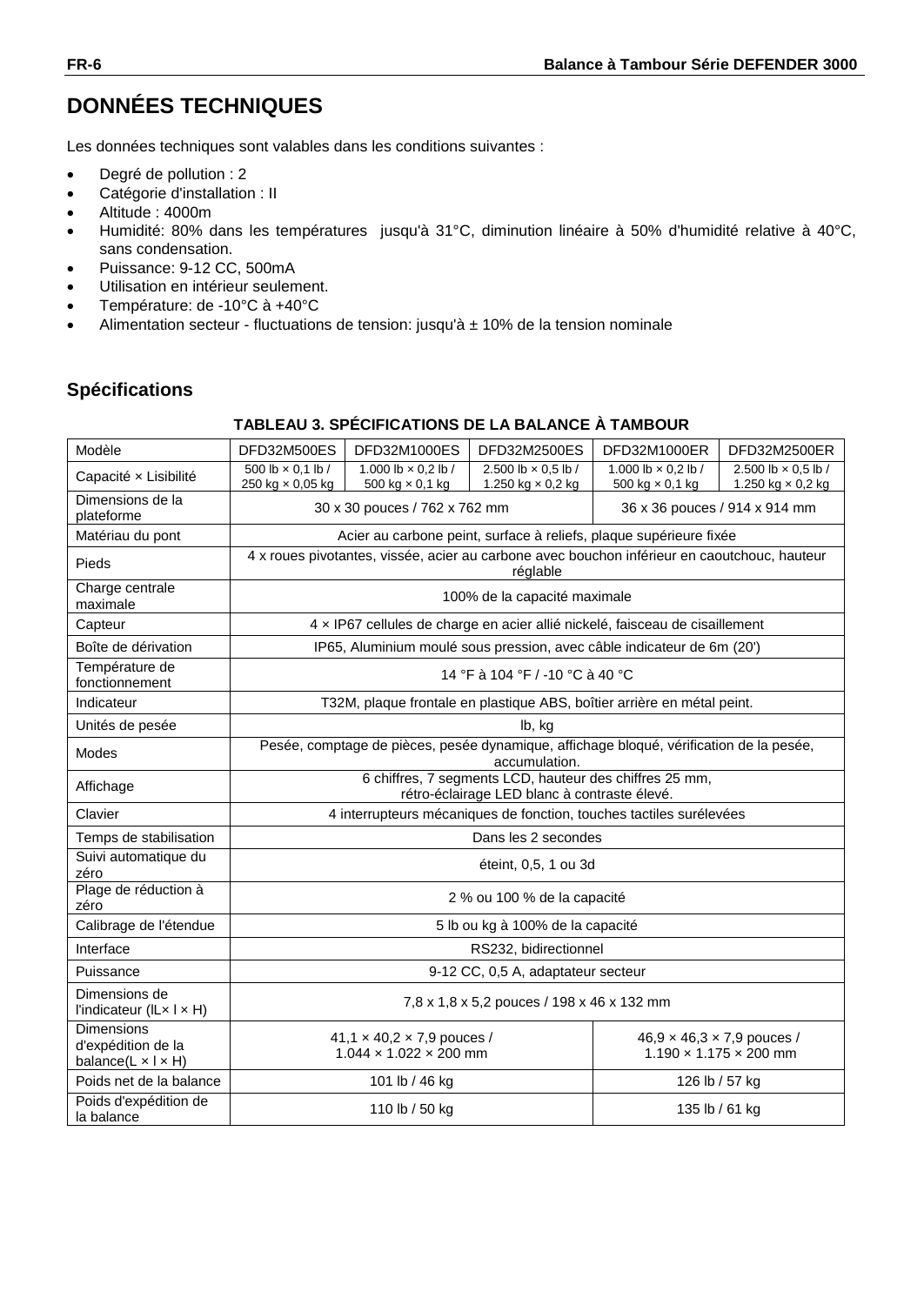# **SCHÉMAS**



| <b>MODÈLES</b> | <b>DIMENSIONS (pouce/mm)</b>       |                 |                  |                          |             |  |
|----------------|------------------------------------|-----------------|------------------|--------------------------|-------------|--|
|                | PLATEFORME DE LA BALANCE À TAMBOUR |                 |                  | <b>CENTRES DES PIEDS</b> |             |  |
|                | A                                  | в               | C                | w                        |             |  |
| DFD32M500ES    | 37,9 pouces / 962                  | 40,4 pouces $/$ | 4 pouces /       | 34 pouces /              | 36 pouces / |  |
|                | mm.                                | 1024 mm         | $100 \text{ mm}$ | 862 mm                   | 914,4 mm    |  |
| DFD32M1000ES   | 37,9 pouces / 962                  | 40,4 pouces $/$ | 4 pouces /       | 34 pouces /              | 36 pouces / |  |
|                | mm                                 | 1024 mm         | $100 \text{ mm}$ | 862 mm                   | 914.4 mm    |  |
| DFD32M2500ES   | 37,9 pouces / 962                  | 40,4 pouces /   | 4 pouces /       | 34 pouces /              | 36 pouces / |  |
|                | mm                                 | 1024 mm         | $100 \text{ mm}$ | 862 mm                   | 914.4 mm    |  |
| DFD32M1000ER   | $43,9$ pouces /                    | 46,1 pouces /   | 4 pouces /       | 41,8 pouces $/$          | 40 pouces / |  |
|                | 1114,4 mm                          | 1170 mm         | $100 \text{ mm}$ | 1060.4 mm                | 101,4 mm    |  |
| DFD32M2500ER   | 43,9 pouces /                      | 46,1 pouces /   | 4 pouces /       | 41,8 pouces $/$          | 40 pouces / |  |
|                | 1114,4 mm                          | 1170 mm         | 100 mm           | 1060.4 mm                | 1014,4 mm   |  |

#### **TABLEAU 4. DIMENSIONS DE LA BALANCE À TAMBOUR**

| <b>MODÈLES</b> | <b>DIMENSIONS (pouce/mm)</b> |                      |                  |
|----------------|------------------------------|----------------------|------------------|
|                |                              |                      | н                |
| DFD32M500ES    | 30 pouces / 762 mm           | 30 pouces / 762 mm   | 2 pouces / 50 mm |
| DFD32M1000ES   | 30 pouces / 762 mm           | 30 pouces / 762 mm   | 2 pouces / 50 mm |
| DFD32M2500ES   | 30 pouces / 762 mm           | 30 pouces / 762 mm   | 2 pouces / 50 mm |
| DFD32M1000ER   | 36 pouces / 914.4 mm         | 36 pouces / 914.4 mm | 2 pouces / 50 mm |
| DFD32M2500ER   | 36 pouces / 914.4 mm         | 36 pouces / 914.4 mm | 2 pouces / 50 mm |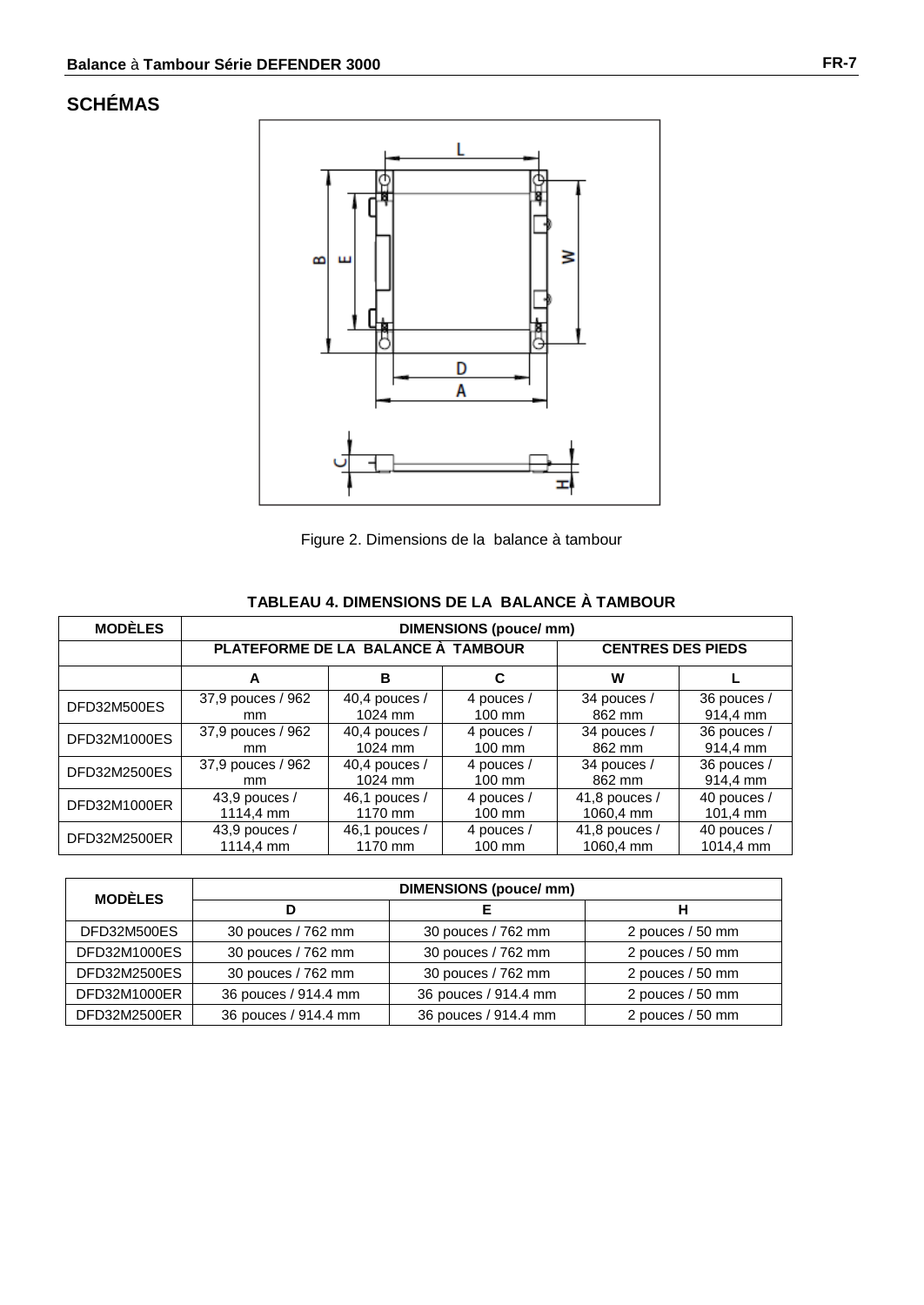# **CONFORMITÉ**

#### **Enregistrement ISO 9001**

Ohaus Corporation, États-Unis d'Amérique, a été re-certifiée à la norme ISO 9001:2015.

#### **Note FCC**

Cet équipement a été testé et jugé conforme aux limites d'un dispositif numérique de classe A, conformément à la partie 15 du règlement du FCC. Ces limitations sont conçues pour fournir une protection raisonnable contre les interférences nuisibles lorsque l'appareil est utilisé dans une installation commerciale. Cet équipement génère, utilise et peut émettre des radiofréquences. Si celui-ci n'est pas installé et utilisé conformément au mode d'emploi, il peut provoquer des interférences dans les communications radio. Le fonctionnement de cet équipement dans une zone résidentielle est susceptible de provoquer des interférences nuisibles, auquel cas l'utilisateur sera tenu de corriger les interférences à ses propres frais.

Bien vouloir noter que les changements ou modifications non expressément approuvés par la partie responsable de la conformité pourraient annuler l'autorisation d'exploitation de l'appareil par l'utilisateur.

# **GARANTIE**

Ohaus garantit que ses produits sont exempts de défauts matériels et de fabrication à compter de la date de livraison pendant toute la durée de la garantie. Selon les termes de cette garantie, Ohaus s'engage, sans frais de votre part, à réparer ou, selon son choix, remplacer toutes les pièces jugées défectueuses, sous réserve que le produit soit retournéà Ohaus, frais payés d'avance.

Cette garantie n'entre pas en vigueur si le produit a subi des dommages suite à un accident ou une utilisation erronée, a été exposé à des matériaux radioactifs ou corrosifs, contient des matériaux étrangers ayant pénétré à l'intérieur ou suite à un service ou une modification apportés par des techniciens autres que ceux d'Ohaus. En l'absence d'une carte d'enregistrement de garantie dûment remplie, la période de garantie commence à la date de l'expédition au revendeur agréé. Aucune autre garantie expresse ou implicite n'est offerte par Ohaus Corporation. Ohaus Corporation ne saurait être tenu responsable des dommages indirects.

Dans la mesure où les lois régissant les garanties varient d'un État à l'autre et d'un pays à l'autre, veuillez contacter Ohaus ou votre représentant local agréé Ohaus pour de plus amples informations.